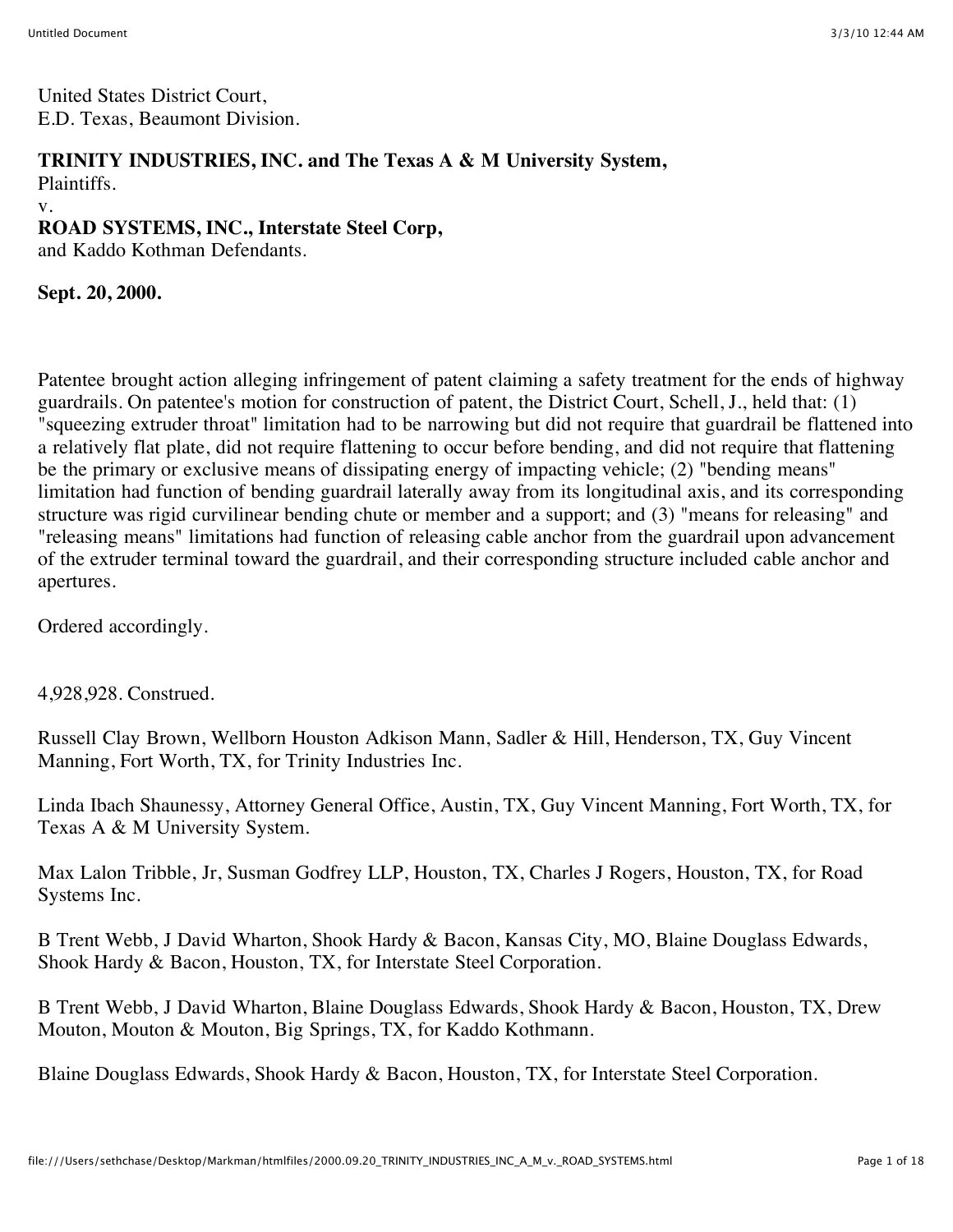### *MEMORANDUM OPINION AND ORDER CONSTRUING THE CLAIMS OF UNITED STATES* PATENT 4,928,928

Before the court is "Plaintiffs' Motion for Construction of the Patent at Issue under *Markman* and Brief in Support" (Dkt.# 30), filed June 22, 1999. The patent at issue is No. 4,928,928 being asserted by Plaintiffs Trinity Industries, Inc. and the Texas A & M University System against Defendants Road Systems, Inc., Interstate Steel Corporation, and Kaddo Kothmann. The constructions and supporting analysis in this opinion are the result of a review and study of the claims, specification, prosecution history and prior art references for the patent, along with consideration of the extensive briefing and exhibits provided by the parties and arguments presented at a hearing on July 22, 1999. Although the court does not expressly address all the arguments made by the parties, all of their arguments have been fully considered.

### **I. The Rules of Claim Construction**

### **A. Purpose and Scope of Claim Construction**

[1] Patent claims are the numbered paragraphs at the end of a patent's specification that define the scope of the patent. *See* Markman v. Westview Instruments, Inc., 517 U.S. 370, 373, 116 S.Ct. 1384, 134 L.Ed.2d 577 (1996). The threshold issue in any patent infringement case is claim construction, *see* Markman v. Westview Instruments, Inc., 52 F.3d 967, 976 (Fed.Cir.1995), because it is necessary to understand the scope of the patent's claims to determine whether the accused device infringes the patent. *See* Markman, 517 U.S. at 373-74, 116 S.Ct. 1384. Claim construction is a question of law for the court to decide. *See* id. at 372, 116 S.Ct. 1384.

[2] [3] [4] The purpose of claim construction is to interpret or elaborate upon the normally terse claim language in order to explain and understand, but not to change, the scope of the claims. *See* Scripps Clinic & Research Foundation v. Genentech, Inc., 927 F.2d 1565, 1580 (Fed.Cir.1991). The traditional rule is that claims must be construed independently of the accused product, however, it may be practically necessary to consider the accused product because an efficient construction will focus on the construction of only the disputed limitations of the claims. *See id.* It is, therefore, permissible to define claim terms "in light of the mode of action of the accused device." Multiform Desiccants, Inc. v. Medzam, Ltd., 133 F.3d 1473, 1478 (Fed.Cir.1998). However, evaluation of the equivalency of the accused limitations, which determines infringement, is outside the scope of claim construction because it is a question of fact. *See* Odetics Inc. v. Storage Technology Corp., 185 F.3d 1259, 1268-69 (Fed.Cir.1999) (regarding statutory equivalents under 35 U.S.C. s. 112, para. 6); Robotic Vision Sys., Inc. v. View Eng'g., Inc., 189 F.3d 1370, 1374 (Fed.Cir.1999) (regarding the doctrine of equivalents).

## **B. Identification of Claim Limitations**

[5] Claim limitations are the words in a patent claim that delineate the necessary elements of the patented invention. Construction of patent claims requires a court to first identify the claims' limitations because the scope of the patentee's right to exclude others from practicing the invention is measured by the limitations of the patent's claims. *See* SmithKline Diagnostics, Inc. v. Helena Labs. Corp., 859 F.2d 878, 882 (Fed.Cir.1988). The federal patent statutes speak of claim "elements." But the Federal Circuit "has moved toward the custom of referring to claim 'limitations,'reserving the word 'elements' for describing parts of the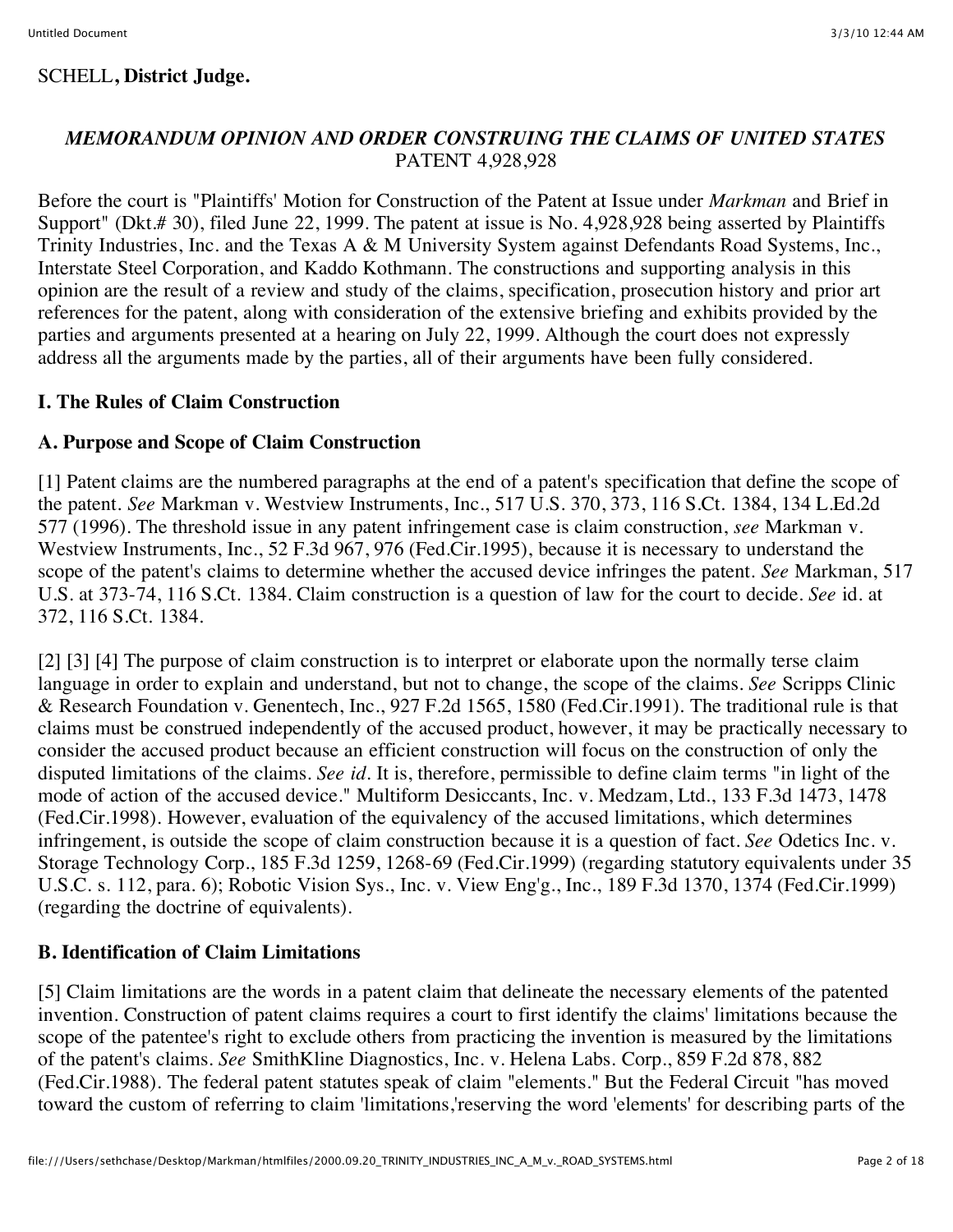accused device, though the court on occasion continues to use the words interchangeably." Dawn Equip. Co. v. Kentucky Farms, Inc., 140 F.3d 1009, 1014 n. 1 (Fed.Cir.1998).

[6] [7] Identifying claim limitations is necessary for several reasons. First, the claims do not expressly identify the limitations and a court obviously cannot construe the limitations until they have been identified. Identification is also necessary because, to establish infringement, a patentee must show the presence of every limitation or its substantial equivalent in the accused device. *See* Dawn Equip., 140 F.3d at 1014. This is known as the All Elements or All Limitations rule. *See* Corning Glass Works v. Sumitomo Elec. U.S.A., Inc., 868 F.2d 1251, 1259 (Fed.Cir.1989). Obviously, the individual limitations must be identified before a court can determine whether each limitation or its equivalent is present in the accused device. Furthermore, any analysis of equivalence, either statutory equivalence or under the doctrine of equivalents, requires specific identification of claim limitations because the equivalence analysis proceeds on a limitation by limitation basis. *See* Warner-Jenkinson Co. v. Hilton Davis Chemical Co., 520 U.S. 17, 40, 117 S.Ct. 1040, 137 L.Ed.2d 146; Odetics, 185 F.3d at 1267-68.

There are two types of claim limitations. "Means plus function" limitations are stated in terms of their function without claiming specific structure, material, or acts. *See* 35 U.S.C. s. 112, para. 6. "Non-means plus function" limitations recite specific structure, material, or acts that must be included in the invention claimed by the patent. The Federal Circuit has given a clear definition of "limitations" in the means plus function context.

The individual components, if any, of an overall structure that corresponds to the claimed function are not claim limitations. Rather, the claim limitation is the *overall structure corresponding to the claimed function.* This is why structures with different numbers of parts may still be equivalent under s. 112, para. 6, thereby meeting the claim limitation.

Odetics, 185 F.3d. at 1268 (emphasis added). While the definition of non-means plus function limitations is not so clearly delineated, it is clear that identification of the limitations within a claim is a question of law for the court. *See* Markman, 517 U.S. at 372, 116 S.Ct. 1384.

## **C. The Court Should Rely Primarily on Intrinsic Evidence to Construe the Claims**

[8] In construing the scope of a patented invention, a court must first look to the "intrinsic" evidence of record. *See* Vitronics Corp. v. Conceptronic, Inc., 90 F.3d 1576, 1582 (Fed.Cir.1996). This includes: (1) the claim; (2) the specification; and (3) the prosecution history. *See id.*

## **1) Use of the Claim Language in Claim Construction**

[9] [10] [11] Claim construction always begins with the language of the claim itself. *See* Johnson Worldwide Assocs., Inc. v. Zebco Corp., 175 F.3d 985, 989 (Fed.Cir.1999); Renishaw PLC v. Marposs Societa' per Azioni, 158 F.3d 1243, 1248 (Fed.Cir.1998). In general, these terms must be given their ordinary and accustomed meaning to one skilled in the art. *See* Johnson Worldwide, 175 F.3d at 989; Quantum Corp. v. Rodime, PLC, 65 F.3d 1577, 1580 (Fed.Cir.1995) (citing Hoganas AB v. Dresser Indus., Inc., 9 F.3d 948, 951 (Fed.Cir.1993)). Unless otherwise compelled, a court should give full effect to the ordinary meaning of claim terms even if the terms are broad. Johnson Worldwide, 175 F.3d at 989. Although a court must consider the patent as a whole, the ultimate focus is on the claim terms. *See* Renishaw, 158 F.3d at 1248.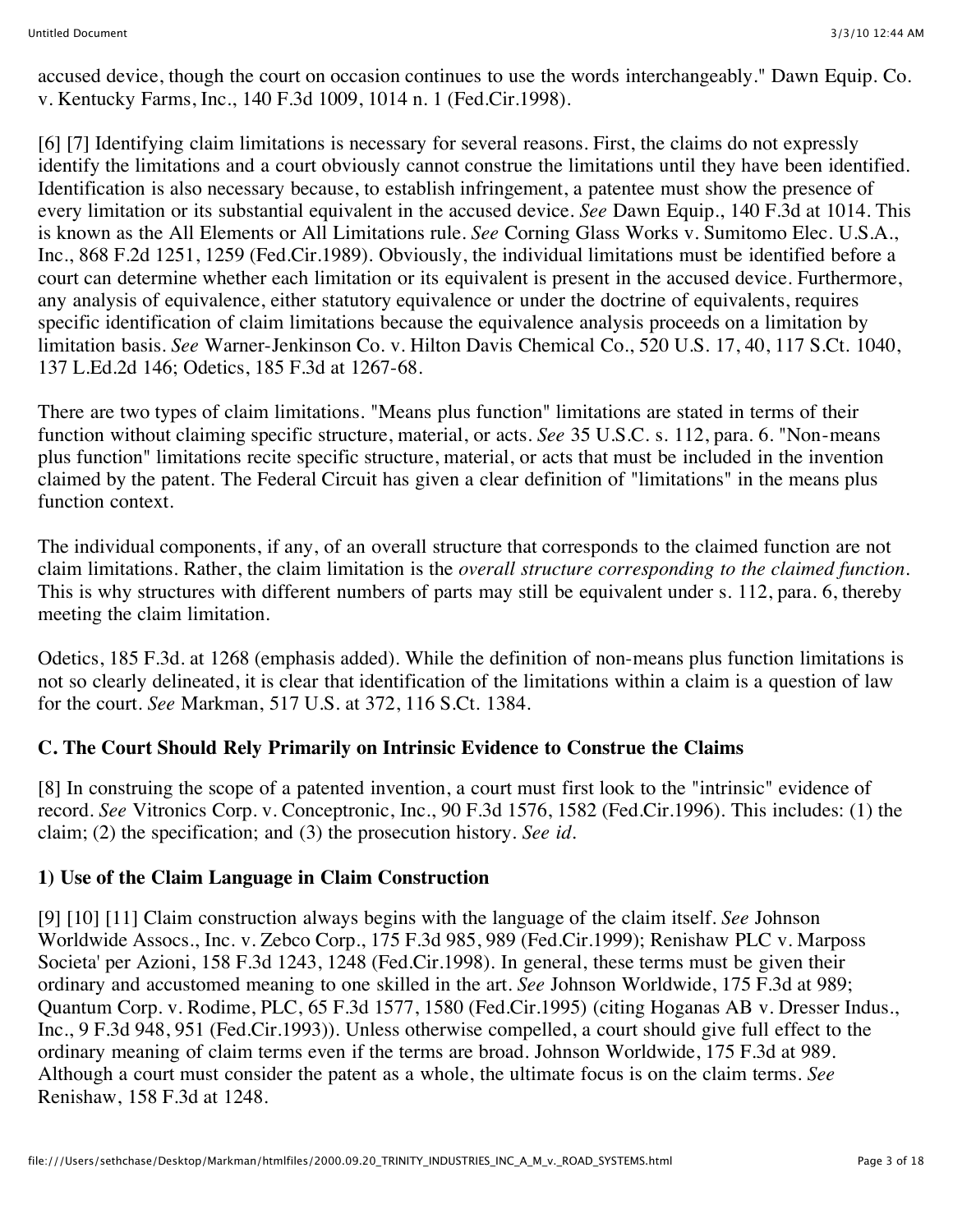### **2) Use of the Specification in Claim Construction**

[12] Use of the specification (also called the "written description" or "disclosure") in claim construction has been a subject of some confusion. While claim terms are generally given their ordinary meaning, a court may construe a limitation recited in a claim "in light of the specification." *See* Phonometrics, Inc. v. Northern Telecom Inc., 133 F.3d 1459, 1466 (Fed.Cir.1998). The Federal Circuit has instructed that the specification is always highly relevant to construing the claims because "claims must be read in view of the specification, of which they are a part." Vitronics, 90 F.3d at 1582. "The specification is the single best guide to the meaning of a disputed term." *Id.* Thus, it is undisputed that the specification is a useful guide to interpreting claim language.

However, in practice, the extent to which the specification can be used to limit the scope of claims is a complicated matter. *Fromson v. Anitec Printing Plates, Inc.* provides an example of potentially contradictory rules of construction in the same sentence: "While ... a limitation from the body of the specification is not read into the claims unless the limitation is required to sustain patentability, the claims must be construed in light of the specification." 132 F.3d 1437, 1443 (Fed.Cir.1997), *abrogated on other grounds by* Cybor Corp. v. FAS Technologies, Inc., 138 F.3d 1448, 1456 (Fed.Cir.1998). Nonetheless, there is a general rule that courts should not read limitations from the specification into the claims. This general rule is subject to one statutory exception and other exceptions where courts have found that the circumstances strongly indicate that the specification should limit the claims.

## **a) General Rule for Using the Specification to Limit the Scope of Claims**

[13] [14] Courts should generally focus on the ordinary meaning of claim language and refrain from using the specification to limit the scope of patent claims. *See* Johnson Worldwide, 175 F.3d at 989-90. "In order to overcome this heavy presumption in favor of the ordinary meaning of claim language, it is clear that 'a party wishing to use statements in the written description to confine or otherwise affect a patent's scope, must, at the very least, point to a term or terms in the claim with which to draw in those statements.' " Id. at 989. (quoting Renishaw, 158 F.3d at 1248). It is improper to read a limitation from the specification into a claim apart from any need to interpret what the patentee meant by particular words or phrases in the claim. *See* E.I. du Pont de Nemours & Co. v. Phillips Petroleum Co., 849 F.2d 1430, 1433 (Fed.Cir.1988). It is particularly inappropriate to import attributes of the preferred embodiment portion of the specification into the claims as limitations. *See* Burke, Inc., v. Bruno, 183 F.3d 1334, 1341 (Fed.Cir.1999) (citing Laitram Corp. v. Cambridge Wire Cloth Co., 863 F.2d 855, 865 (Fed.Cir.1988) ("References to a preferred embodiment, such as those often present in a specification, are not claim limitations."); Texas Instruments, Inc. v. United States Int'l Trade Comm'n, 805 F.2d 1558, 1563 (Fed.Cir.1986) ("This court has cautioned against limiting the claimed invention to preferred embodiments or specific examples in the specification.")).

## **b) Exceptions to the General Rule**

# **i) "Means Plus Function" Claims**

[15] [16] There is a statutory exception to the rule that the specification does not limit the scope of the claims. The exception applies only to "means plus function" limitations under 35 U.S.C. s. 112, para. 6. That portion of the statute allows claim limitations to be stated in terms of their function without claiming specific structure, material, or acts. FN1 A patentee who invokes this drafting tool is required to describe in the patent specification some structure which performs the specified function. *See* Valmont Indus., Inc. v.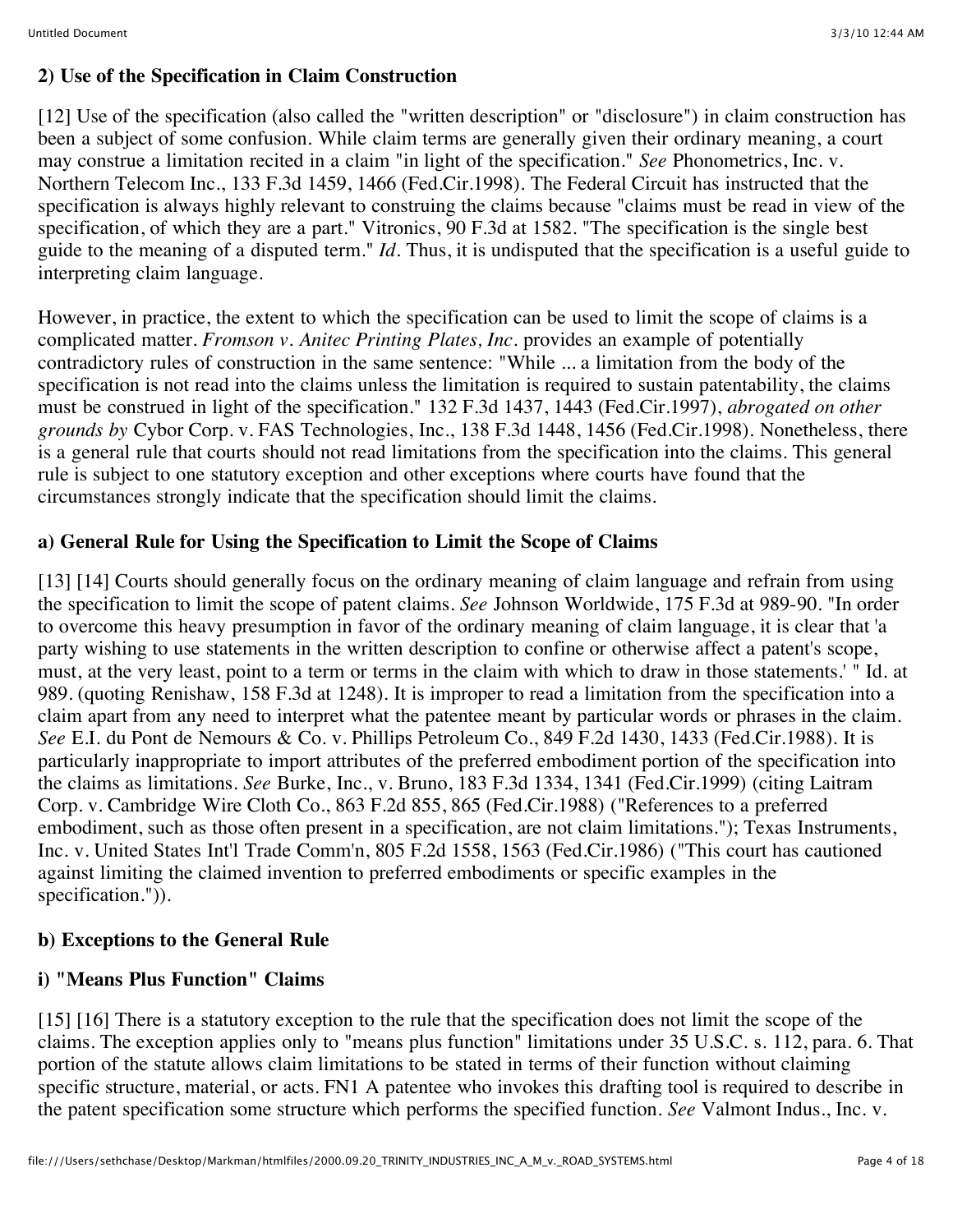Reinke Mfg. Co., 983 F.2d 1039, 1042 (Fed.Cir.1993). When a limitation in a claim is stated in means plus function language, the scope of that limitation is narrowed to include only the corresponding structure, material, or acts described in the specification *and their equivalents. See* Odetics, 185 F.3d at 1266-67; Valmont, 983 F.2d at 1042. Thus, the scope of a means plus function limitation is confined not only to the disclosure, but also to equivalents of what is disclosed.

FN1. An element in a claim for a combination may be expressed as a means or step for performing a specified function without the recital of structure, material, or acts in support thereof, and such claim shall be construed to cover the corresponding structure, material, or acts described in the specification and equivalents thereof.

### 35 U.S.C. s. 112, para. 6.

[17] [18] A court must initially determine whether a particular limitation is stated in means plus function form. If a patentee uses the word "means" in a claim, a presumption arises that he or she used the word to invoke s. 112, para. 6. *See* Rodime PLC v. Seagate Tech., Inc., 174 F.3d 1294, 1302 (Fed.Cir.1999), *petition for cert. filed,* 68 U.S.L.W. 3252 (U.S. Oct 1, 1999) (No. 99-57). There are two ways this presumption may be rebutted: 1) if a claim term uses the word "means" but recites no corresponding function; or 2) if the claim recites a function but also recites sufficient structure or material for performing the claimed function. *See id.* It is also possible that a claim limitation that does not recite the word "means" may be construed under s. 112, para. 6, despite a presumption to the contrary. *See* Cole v. Kimberly-Clark Corporation, 102 F.3d 524, 531 (Fed.Cir.1996) (citing Raytheon Co. v. Roper Corporation, 724 F.2d 951, 957 (Fed.Cir.1983)).

[19] Once a court determines that a claim limitation is written in means plus function form, the court must construe the meaning of the limitation. There are two elements to means plus function limitation construction: 1) a determination of the claimed function; and 2) identification of the structure, material, or acts in the specification that correspond to the means clause. *See* Chiuminatta Concrete Concepts v. Cardinal Indus., Inc., 145 F.3d 1303, 1308 (Fed.Cir.1998). Both elements are questions of law. *See id.*

[20] In construing means plus function claims, a court should not read into the claims the functions of a particular embodiment or example appearing in the specification unless such functions are part of the function recited in the means clause. *See Katz v. AT&T Corp.,* 63 F.Supp.2d 583, 592 (E.D.Pa.1999) (citing Seagate Tech., 174 F.3d at 1303). If a structure in the embodiment is defined or elaborated in ways unrelated to the recited function, those additional details should not be read as limiting the scope of the means clause. *See* Chiuminatta, 145 F.3d at 1308-09. Such additional structural aspects are not what the statute contemplates as structure *corresponding* to the recited function and should not be construed as corresponding structure. *See id.*

## **ii) "Non-Means Plus Function" Claims**

The Federal Circuit has also recognized exceptions where the specification may be used to limit the scope of claims in the context of "non-means plus function" claims. Such exceptions tend to be made when it is clear that the patent considered as a whole does not support a broader meaning. "A claim construction is persuasive, not because it follows a certain rule, but because it defines terms in the context of the whole patent." Renishaw, 158 F.3d at 1250.

[21] It is proper to use the specification to narrow the scope of claims if intent to do so is clearly manifested in the specification. In *Gentry Gallery,* the court used the patent specification to limit the scope of patent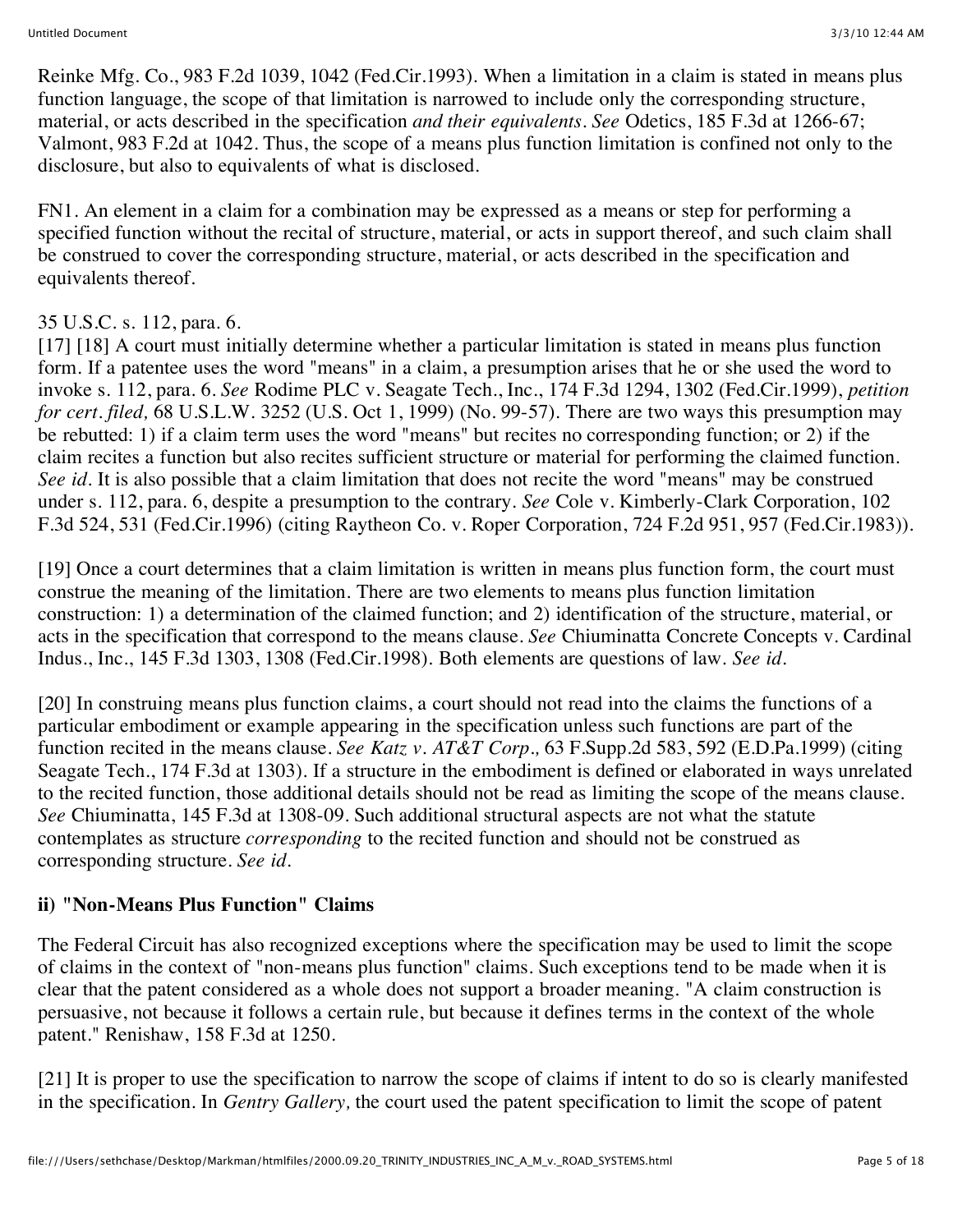claims for a sofa design. The court construed the claims to cover only sofas where the recliner control was located on the console. *See* Gentry Gallery, Inc. v. Berkline Corp., 134 F.3d 1473, 1479 (Fed.Cir.1998). The *Gentry Gallery* court went so far as to say that "claims may be no broader than the supporting disclosure, and therefore that a narrow disclosure will limit claim breadth." *Id.* at 1480. However, the Federal Circuit later narrowed the *Gentry Gallery* decision stating that it was based on "clear statements in the written description that described the location of a claim element-the 'control means'-as 'the only possible location' and that variations were 'outside the stated purpose of the invention' " Johnson Worldwide, 175 F.3d at 993 (quoting Gentry Gallery, 134 F.3d at 1479). The *Johnson Worldwide* court thus limited *Gentry Gallery* to "the situation where the patent's disclosure makes *crystal clear* that a particular (i.e., narrow) understanding of a claim term is an 'essential element of [the inventor's] invention.' " *Id.* (quoting Gentry Gallery, 134 F.3d at 1479) (emphasis added); *see also* Laitram Corp. v. Morehouse Indus., Inc., 143 F.3d 1456, 1463 (Fed.Cir.1998) (holding that a narrow construction was compelled because unambiguous language in the specification made clear that the claim language had only one interpretation).

[22] The specification can also be used to limit the scope of claims if the specification expressly defines terms. "[A] patentee may choose to be his own lexicographer and use terms in a manner other than their ordinary meaning, as long as the special definition of the term is clearly stated in the patent specification or file history." Vitronics, 90 F.3d at 1582 (citation omitted); *see also* Johnson Worldwide, 175 F.3d at 990. Thus, "it is always necessary to review the specification to determine whether the inventor has used any terms in a manner inconsistent with their ordinary meaning." Vitronics, 90 F.3d at 1582. "The specification acts as a dictionary when it expressly defines terms used in the claims or when it defines terms by implication." *Id.* However, "without an express intent to impart a novel meaning to claim terms, an inventor's claim terms take on their ordinary meaning." York Products, Inc., v. Central Tractor Farm & Family Center, 99 F.3d 1568, 1572 (Fed.Cir.1996).

[23] Ambiguity in claim terms can also justify departure from the normal meaning of claim terms. The *Johnson Worldwide* court stated that a term may be given a definition other than its ordinary meaning if "the term or terms chosen by the patentee so deprive the claim of clarity that there is no means by which the scope of the claim may be ascertained from the language used." Johnson Worldwide, 175 F.3d at 990; *see also* Renishaw, 158 F.3d at 1250 (stating that a court may resort to the specifications if a term lends itself to several common meanings).

[24] Finally, in *Digital Biometrics,* the court held that limiting claims based on the written description was proper when "the claim is susceptible to a broader and a narrower meaning, and the narrower one is clearly supported by the intrinsic evidence, while the broader one raises questions of enablement under s. 112, para. 1." Digital Biometrics, Inc. v. Identix, Inc., 149 F.3d 1335, 1344 (Fed.Cir.1998). "Enablement" is shorthand for the requirement that a patent's specification must set forth a written description and the manner and process of making and using the invention in sufficient detail to allow any person skilled in the art to make and use the invention. *See* 35 U.S.C. s. 112, para. 1. Failure to satisfy this requirement results in invalidity of the patent. *See* Nat'l Recovery Technologies, Inc. v. Magnetic Separation Systems, Inc., 166 F.3d 1190, 1196-98 (Fed.Cir.1999). The rule of *Digital Biometrics* then is merely an extension of the rule that a court should construe claims to sustain their validity, if possible, short of actually redrafting the claims. *See* Quantum, 65 F.3d at 1584 (Fed.Cir.1995); *see also* Fromson, 132 F.3d at 1443 (forbidding importation of limitations from the specification unless required to sustain patentability).

Again, these cases do not alter the general rule, but merely create exceptions to it, as evidenced by the frequent reiteration that "the actual words of the claim are the controlling focus." Digital Biometrics, 149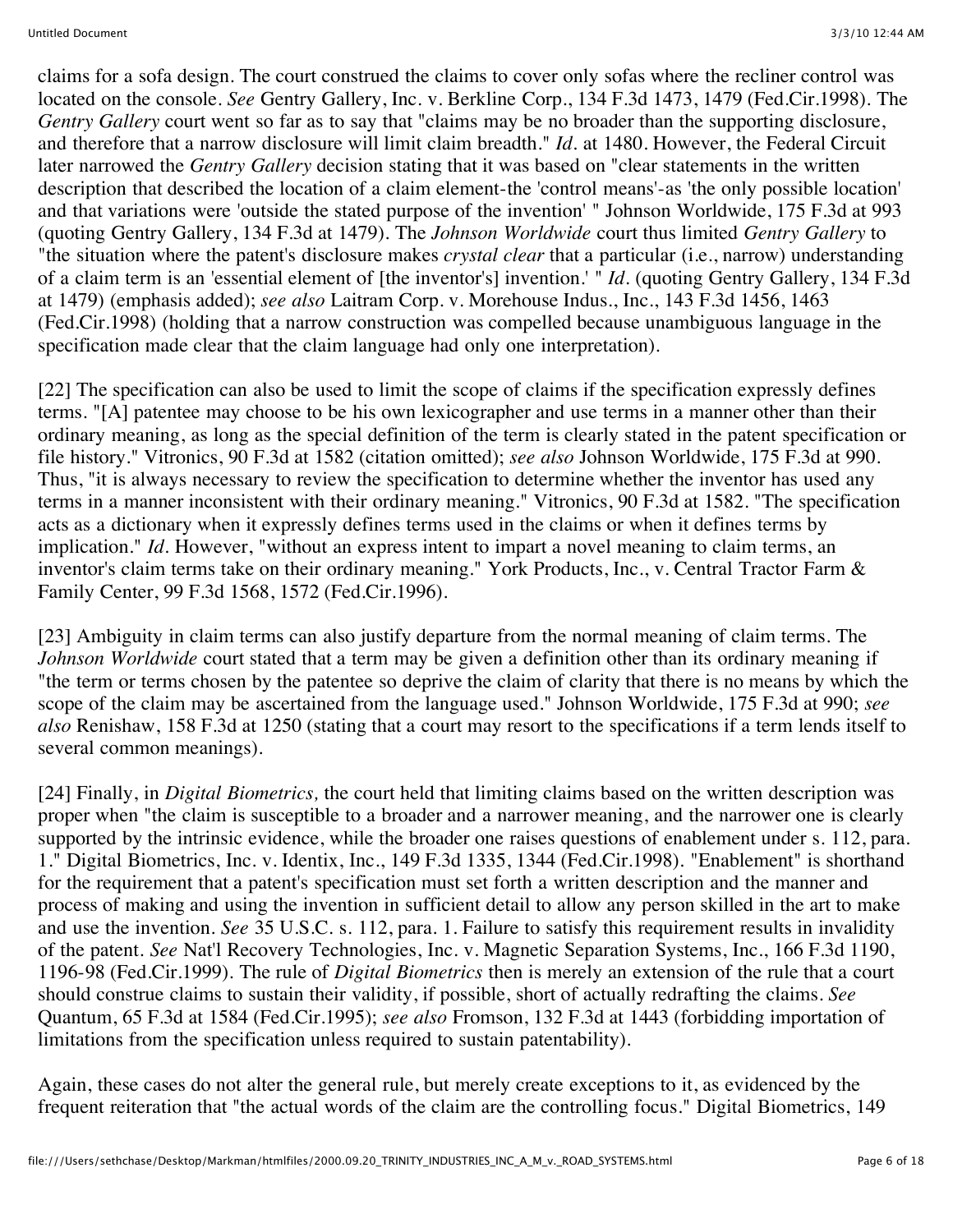F.3d at 1344; *see also* Renishaw, 158 F.3d at 1248; Johnson Worldwide, 175 F.3d at 989-90. "The written description part of the specification itself does not delimit the right to exclude. That is the function and purpose of claims." Markman, 52 F.3d at 980.

## **3) Use of the Prosecution History in Claim Construction**

[25] [26] The court may consider the prosecution history in determining the meaning of disputed terms. *See* Vitronics, 90 F.3d at 1582. "This history contains the complete record of all the proceedings before the Patent and Trademark Office, including any express representations made by the applicant regarding the scope of the claims." *Id.* "As such, the record before the Patent and Trademark Office is often of critical significance in determining the meaning of the claims." *Id.* "Although the prosecution history can and should be used to understand the language used in the claims, it too cannot 'enlarge, diminish, or vary' the limitations in the claims." Markman, 52 F.3d at 980 (citation omitted).

[27] [28] "The prosecution history limits the construction of claim terms so as to exclude any interpretation that was disclaimed during prosecution." Southwall Technologies, Inc. v. Cardinal IG Co., 54 F.3d 1570, 1578 (Fed.Cir.1995). If a patentee takes a position before the Patent and Trademark Office (PTO), such that a "competitor would reasonably believe that the applicant had surrendered the relevant subject matter," the patentee may be barred from asserting an inconsistent position on claim construction. Cybor, 138 F.3d at 1457. If a patentee distinguishes a reference on multiple grounds to the PTO, any one of these grounds may indicate the correct construction of a term. *See* Gentry Gallery, 134 F.3d at 1477 n.\*. However, "[u]nless altering claim language to escape an examiner rejection, a patent applicant only limits claims during prosecution by clearly disavowing claim coverage." York Products, 99 F.3d at 1575.

The use of prosecution history in claim construction is separate from prosecution history estoppel. *See* Southwall Tech., 54 F.3d at 1578. Prosecution history estoppel "limits later expansion of the protection accorded by the claim to the patent owner under the doctrine of equivalents." Biodex Corp. v. Loredan Biomedical, Inc., 946 F.2d 850, 862 (1991) (citing Hughes Aircraft Co. v. United States, 717 F.2d 1351, 1362 (Fed.Cir.1983)). Thus, while prosecution history estoppel is concerned solely with determining the limits of equivalence, *see Biodex,* F.2d at 862, claim construction refrains from limiting or otherwise defining the range of equivalents, because what constitutes an equivalent is a question of fact reserved for the jury or the judge in a bench trial. *See* Odetics, 185 F.3d at 1268-69; Robotic Vision, 189 F.3d at 1374.

### **D. Use of Extrinsic Evidence May be Necessary**

[29] [30] Extrinsic evidence is any evidence that is external to the patent and the prosecution history including expert and inventor testimony, dictionaries, and treatises. *See* Markman, 52 F.3d at 981. "In most situations, an analysis of the intrinsic evidence alone will resolve any ambiguity in a disputed claim term. In such circumstances, it is improper to rely on extrinsic evidence." Vitronics, 90 F.3d at 1583. Conversely, reliance on extrinsic evidence may be necessary in determining the meaning or scope of a technical term if ambiguity remains after consideration of the intrinsic evidence.

[31] [32] This is not to say that there must be ambiguity in claim terms for a court to consult or receive extrinsic evidence. Extrinsic evidence may always be considered "for background and education on the technology implicated by the presented claim construction issues ." Key Pharms. v. Hercon Laboratories Corp., 161 F.3d 709, 716 (Fed.Cir.1998). Additionally, a court may rely on technical treatises and dictionaries to a greater degree than other types of extrinsic evidence, either to better understand the technology, or in construing claim terms.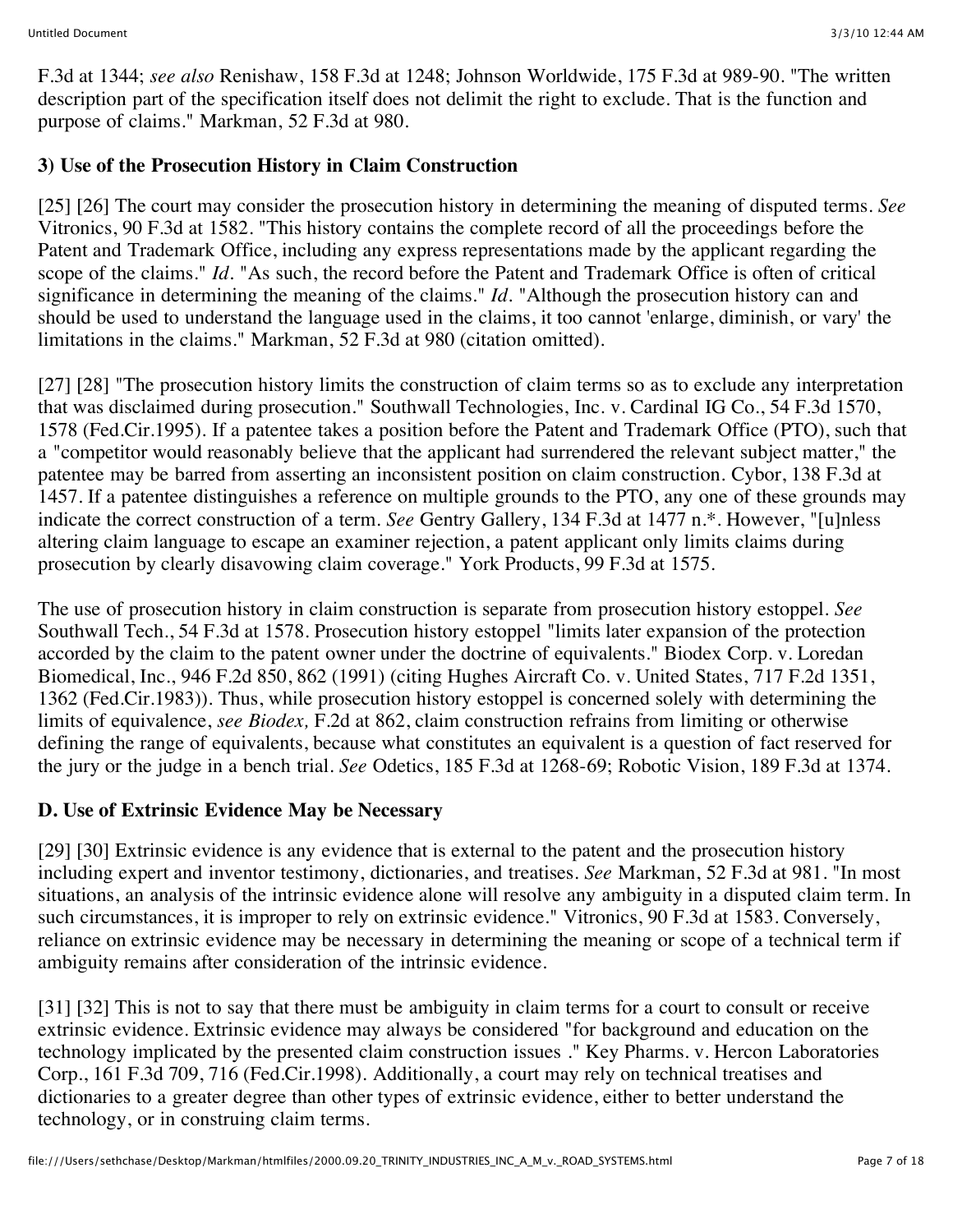[T]echnical treatises and dictionaries ... are worthy of special note. Judges are free to consult such resources at any time in order to better understand the underlying technology and may also rely on dictionary definitions when construing claim terms, so long as the dictionary definition does not contradict any definition found in or ascertained by a reading of the patent documents.

Vitronics, 90 F.3d at 1584 n. 6. Extrinsic evidence cannot be used to arrive at a construction of the claim that is clearly contrary to the public record. *See* Key Pharmaceuticals, 161 F.3d at 716; Vitronics, 90 F.3d at 1584.

## **E. Construing Claim Language in Comparison to Other Claims**

[33] [34] When construing the claims of a patent, a court may also consider the doctrine of claim differentiation. Under that doctrine, "the scope of each individual claim must be examined on its own merits, apart from that of other claims, even in the same patent." *See* Lemelson v. TRW, Inc., 760 F.2d 1254, 1267 (Fed.Cir.1985). The doctrine presumes there is a difference in scope among the claims of a patent. *See* Tandon Corp. v. United States Int'l Trade Comm'n, 831 F.2d 1017, 1023 (Fed.Cir.1987). The presumption "is ultimately based on the common sense notion that different words or phrases used in separate claims are presumed to indicate that the claims have different meanings and scope." Karlin Tech., Inc. v. Surgical Dynamics, Inc., 177 F.3d 968, 971-72 (Fed.Cir.1999) (citing Comark Communications, Inc. v. Harris Corp., 156 F.3d 1182, 1187 (Fed.Cir.1998)). This "normally means that limitations stated in dependent claims are not to be read into the independent claim from which they depend." *Id.* (citing Transmatic, Inc. v. Gulton Indus., Inc., 53 F.3d 1270, 1277 (Fed.Cir.1995)).

This does not mean that one claim in a patent cannot be considered as evidence of the scope of another claim in the same patent. *See* Southwall Tech., 54 F.3d at 1579. The doctrine merely expresses a presumption against any interpretation that would render one of a patent's claims superfluous. *See* United States v. Telectronics, Inc., 857 F.2d 778, 783-84 (Fed.Cir.1988). It also means that "where some claims are broad and others narrow, the narrow claim limitations cannot be read into the broad, whether to avoid invalidity or to escape infringement." Id. at 784.

[35] [36] There are limitations to the doctrine of claim differentiation. The doctrine "can not broaden claims beyond their correct scope, determined in light of the specification and the prosecution history and any relevant extrinsic evidence.... [C]laims that are written in different words may ultimately cover substantially the same subject matter." Multiform Desiccants, 133 F.3d at 1480. Additionally, the doctrine of claim differentiation cannot override 35 U.S.C. s. 112, para. 6, which limits the scope of means plus function claims to the corresponding structure, material or acts described in the specification and equivalents thereof. "[A] means plus function limitation is not made open-ended by the presence of another claim specifically claiming the disclosed structure which underlies the means clause or an equivalent of that structure." C .R. Bard, Inc. v. M3 Systems, Inc., 157 F.3d 1340, 1364 (Fed.Cir.1998) (citing Laitram Corp. v. Rexnord, Inc., 939 F.2d 1533, 1538 (Fed.Cir.1991)). In other words, a means plus function claim is limited to the corresponding structure disclosed in the specification, despite the fact that the patent contains another claim that specifically recites the same structure, even if the result is that the two claims have the same meaning and scope.

# **II. Claim Construction Relating to United States** Patent 4,928,928

Patent 4,928,928 claims a safety treatment for the ends of highway guardrails. There are three disputed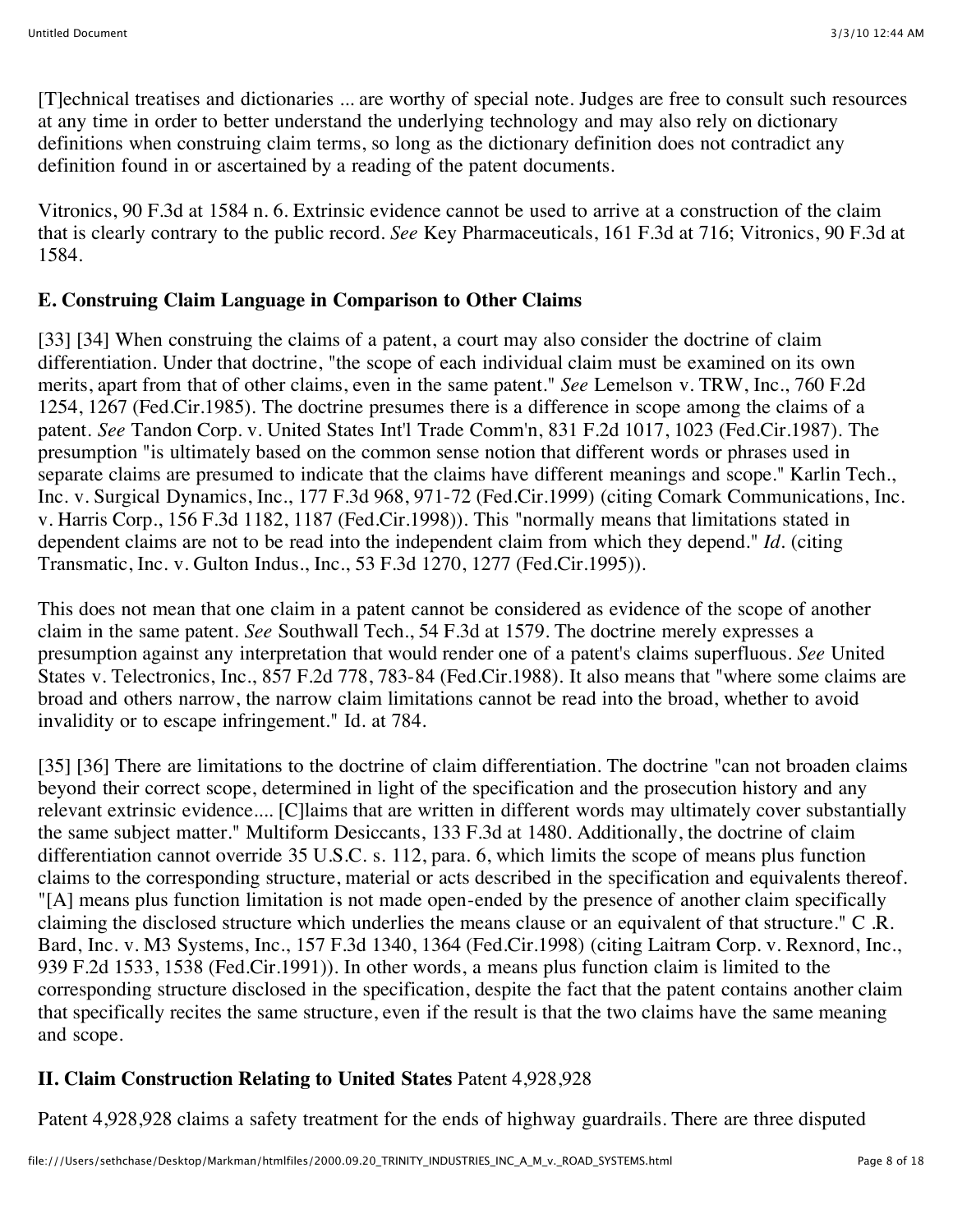claim limitations in the patent: 1) "squeezing extruder throat"; 2) "bending means"; and 3) "means for releasing" or "releasing means." The first two limitations are describedin Claim 1, which is reproduced in its entirety here:

1. A highway guardrail system comprising a horizontally extending W-beam type guardrail mounted on a plurality of posts, and an extruder terminal connected to an end of said guardrail for engaging an impacting vehicle at the end of said guardrail, said terminal including a housing having an inlet for receiving the end of said guardrail, a *squeezing extruder throat* within said housing for telescoping over said guard rail [sic] and flattening the guardrail as said terminal is advanced longitudinally along the guardrail by an impacting vehicle, thereby dissipating energy to decelerate the impacting vehicle, and *bending means* extending laterally from said squeezing extruder throat for bending the flattened guardrail laterally away from the longitudinal axis of said guardrail so as to remote the flattened guardrail from the path of an impacting vehicle advancing said terminal along the guardrail.

'928 patent, col. 6, lines 41-57 (emphasis added).

Construction of the limitations in Claim 1 is of paramount importance in this patent infringement suit because Claim 1 is the only independent claim in the '928 patent. FN2 It is basic to patent law that if an independent claim is not infringed, then a claim that is dependent on that independent claim cannot be infringed because a dependent claim encompasses all the limitations of the independent claim it references. *See* Wahpeton Canvas Co. v. Frontier, Inc., 870 F.2d 1546, 1552 n. 9 (Fed.Cir.1989). Because Claim 1 is the only independent claim in the '928 patent, if Claim 1 is not infringed, there is no infringement of any claim in the patent.

FN2. An independent claim stands on its own and does not refer to any other claim in the patent. It must therefore be read separately when determining its scope. A dependent claim, on the other hand, includes a reference to at least one other claim in the patent and must be interpreted to encompass each of its own elements as well as any additional elements recited in the referenced claim.

Lampi, LLC v. American Power Products, Inc., 65 F.Supp.2d 757, 761 (N.D.Ill.1999). The third disputed limitation, "releasing means" or "means for releasing" is included in both Claim 4, which is dependent on Claim 1, and in Claim 5, which is dependent on Claim 4. Claims 4 and 5 are reproduced in their entirety here:

4. The guardrail system of claim 1 which includes a cable anchor on said guardrail for receiving a tension cable, said cable anchor including *means for releasing* said cable anchor from said guardrail upon advancement of said extruder terminal toward said guardrail.

5. The guardrail system of claim 4 wherein said *releasing means* includes a plurality of apertures in said guardrail, said cable anchor including a plurality of lugs, said lugs extending into said apertures, each said lug including an inclined surface engaging a side of each aperture.

'928 patent, col. 6, line 66-col. 7, line 8 (emphasis added).

# **A. Identification of Separate Limitations in Claims 1, 4, and 5.**

*Claim 1*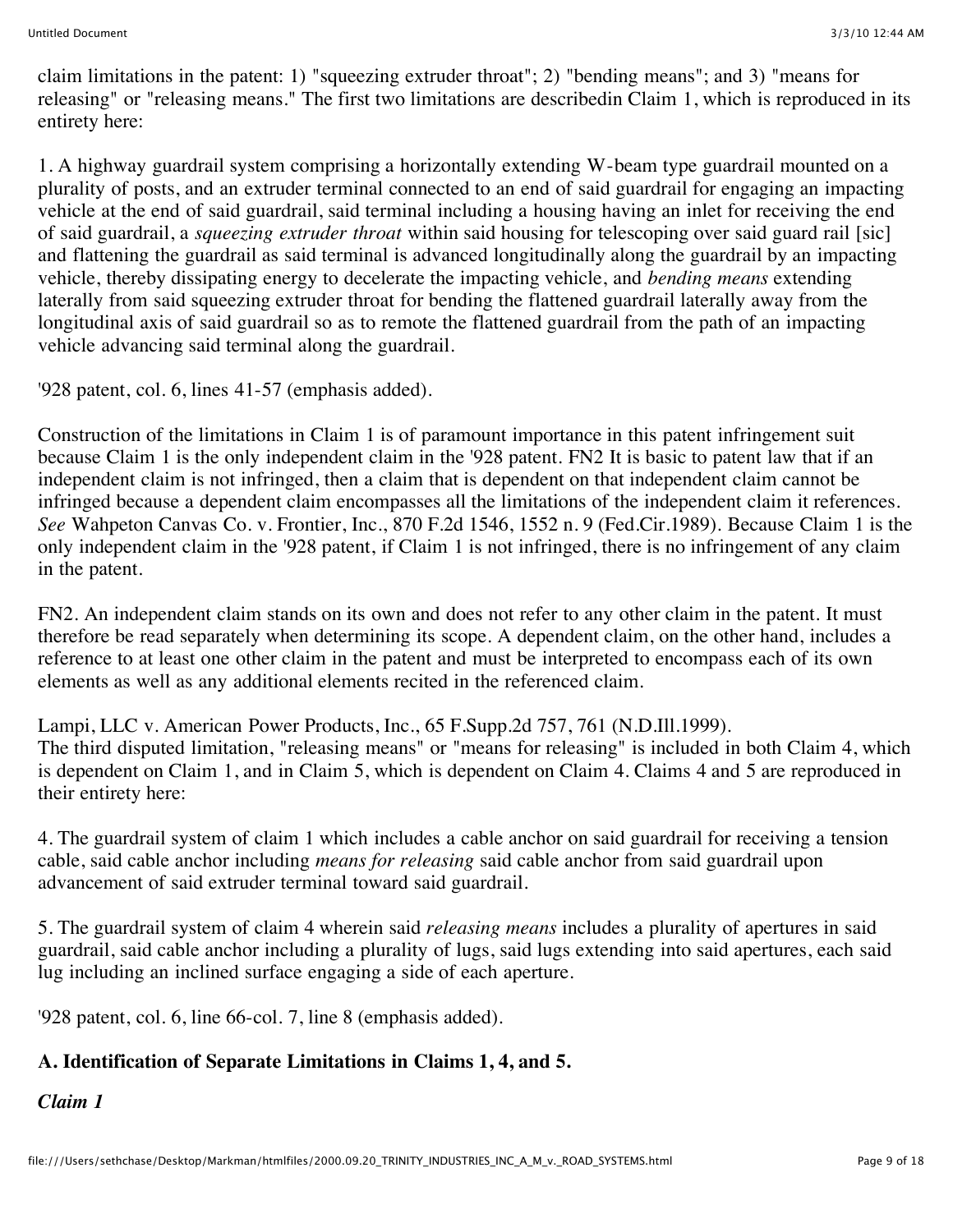In an infringement analysis, the role of a particular limitation is relevant in determining whether an equivalent limitation is present in an accused device. *See* Warner-Jenkinson, 520 U.S. at 40, 117 S.Ct. 1040. Similarly, in claim construction, the role of structures described in a claim sheds light on whether they are separate limitations or merely parts of one limitation. The role of the squeezing extruder throat is to flatten the guardrail. The role of the bending means is to bend the guardrail. Since these structures have different roles, it follows that they are separate limitations. This is further supported by the meaning of the other words in the claim and "the precepts of English grammar." In re Hyatt, 708 F.2d 712, 714 (Fed.Cir.1983); *see also* Credle v. Bond, 25 F.3d 1566, 1571 (Fed.Cir.1994) (noting that the grammatical structure and syntax of a claim may be instructive). Claim 1 describes, in relevant part, "[a] highway guardrail system *comprising* ... an extruder terminal ... said terminal *including* a housing, ... a squeezing extruder throat within said housing ... and a bending means...." '928 patent, col. 6, lines 41-52. The words "comprising" and "including" imply that the things that follow them are all essential to the invention, although other things might be added and still form a construct within the scope of the claim. *See* Phillips Petroleum Co. v. Huntsman Polymers Corp., 157 F.3d 866, 874 (Fed.Cir.1998). Thus, the grammatical structure of the sentence indicates that the extruder terminal includes one limitation, a housing, that contains two other separate and necessary limitations, a squeezing extruder throat and a bending means.

## *Claims 4 and 5*

The true limitation in a means plus function claim is the overall structure disclosed in the specification that corresponds to the function stated in the claims. *See* Odetics, 185 F.3d. at 1268. Therefore, the court will identify the limitations inherent in "releasing means" or "means for releasing" later in this opinion when the court identifies the structure in the specification that corresponds to these means clauses.

## **B. Construction of "squeezing extruder throat"**

[37] The proper construction of "squeezing extruder throat" is a passageway or channel that 1) has an inlet opening wider than a W-beam guardrail so that the guardrail fits inside the opening; and 2) flattens a Wbeam guardrail by using the energy of an impacting vehicle to force the guardrail through the throat, where the flattening is caused by passing through a width of the throat that is narrower, in at least one dimension, than the width of an unflattened guardrail. This construction does not require that the beam be flattened into a relatively flat plate; rather, it only requires that the beam be flattened some as it passes through the throat. This construction also does not require the flattening accomplished by the squeezing extruder throat to be the primary or exclusive energy absorbing mechanism of the terminal. It merely requires that the flattening of the beam dissipate some energy.

The parties' proposed constructions and briefs in support raised four relevant issues regarding the construction of this limitation. The court will address these individually.

## **1. Must "squeezing extruder throat" mean a tapered, narrowing, funnel-shaped structure?**

[38] Defendants assert that the claim language, specification and prosecution history of the patent each require the conclusion that a squeezing extruder throat claims only a narrowing, tapered, funnel-shaped structure. Defendants argue that the word "squeezing" in the claim language requires that conclusion, because "squeezing" incorporates the concept of narrowing described in the specification and the prosecution history. Defendants specifically point to language in the specification describing a terminal that flattens a guardrail by squeezing it between narrowing walls. The summary of the invention describes "an extruder throat that is narrower in width than the feeder chute." '928 patent, col. 2, lines 48-50. The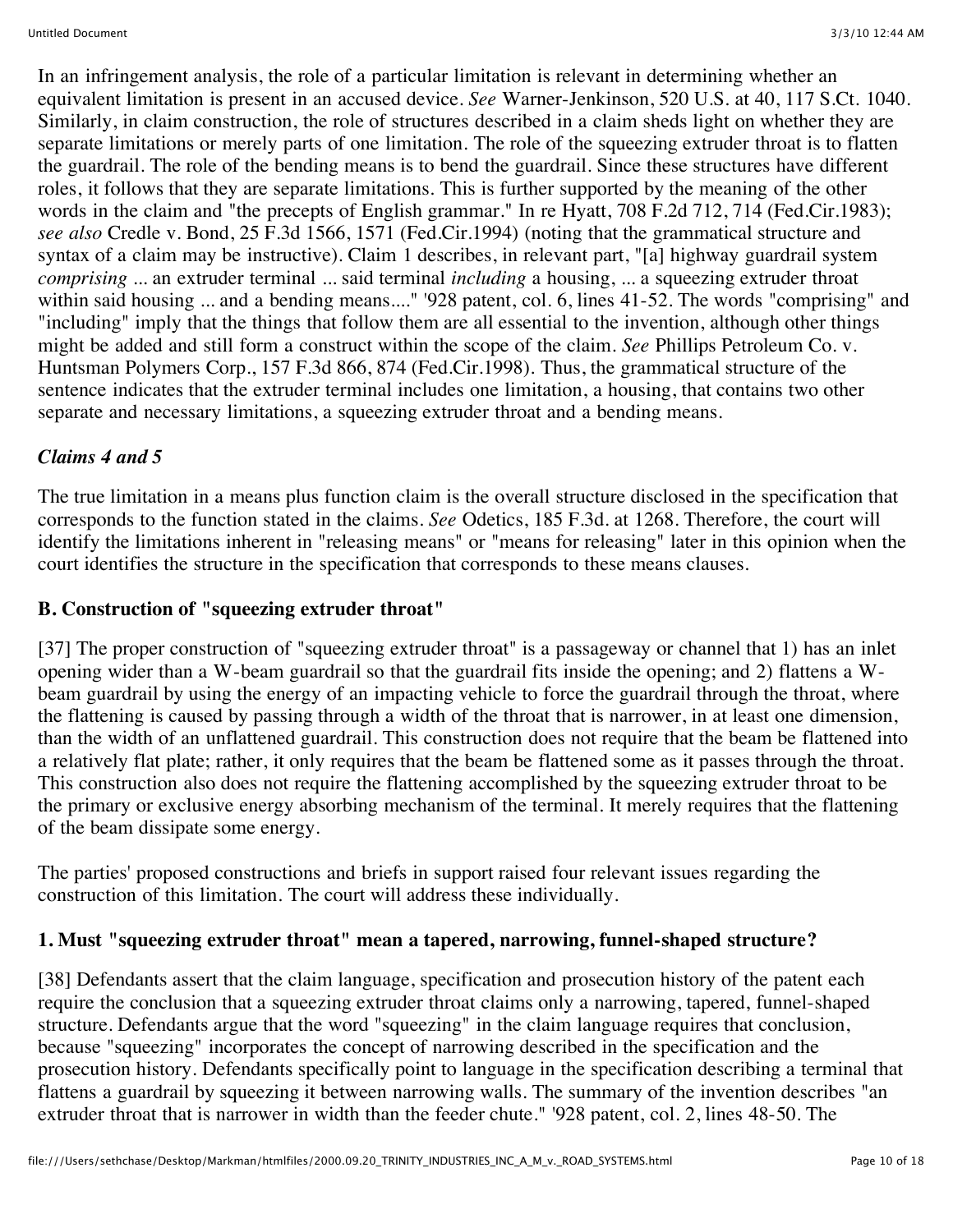summary goes on to say "this reduction in width flattens a W-beam guardrail." Id. The preferred embodiment and the referenced drawings include an "extruder chute [that] is funnel shaped and narrows down to an extruder throat." '928 patent, col. 4, lines 44-45; FIG. 3. Defendants also point out that during prosecution, the patent examiner only granted the patent after an interview with the applicants where it was agreed that the "applicant will file an amendment further distinguishing the extrusion terminal having a narrowing channel which flattens the W-beam." *Examiner Interview Summary Record,* dated November 7, 1989, Exhibit D, Tab 12, Defendants' WrittenSubmission Regarding Claim Construction Under *Markman* (Dkt.# 32), filed July 12, 1999. Although the claim language that was later approved did not include the word "narrowing," the patentees did add the limitation "squeezing extruder throat" after the interview, and Defendants argue that this was necessary to satisfy the examiner's requirement that the concept of narrowing be included in the claim.

Plaintiffs argue that there is no need to look to the specification or the prosecution history to interpret the "squeezing extruder throat" limitation because the ordinary meaning of the terms "squeezing," "extruder," and "throat" are known to persons of ordinary skill in the relevant art. Plaintiffs point out that these terms can have various meanings depending on the context and urge that these terms must be given "all [their] correlative meanings." Plaintiffs' Reply to Defendants' Written Submission for Claim Construction Under *Markman* (Dkt.# 34), filed July 22, 1999, at 2. Despite Plaintiffs' urging against consideration of the specification to narrow the scope of this limitation, Plaintiffs rely heavily on one paragraph of the specification to support a broad construction. That paragraph states:

It should be understood, however, that the extruder terminal can be designed to bend the W-beam guardrail without first flattening it. This can be accomplished by the elimination of the extruder throat and designing the extruder chute without a reduction in width so that flattening does not occur. With these changes, the unflattened W-beam guardrail is fed directly into the bending chute.

'928 patent, col. 6, lines 20-27. Regarding the prosecution history, Plaintiffs argue that since the examiner approved the claims without the word "narrowing," despite having included the word in his summary of the interview agreement, the examiner must not have meant to include a "narrowing" limitation in the claims.

Although there is ample support in the specification and prosecution history for a construction of "squeezing extruder throat" that requires narrowing, it is improper to import such a limitation into the claims if the claim language itself does not provide support for such a limitation. *See* Johnson Worldwide, 175 F.3d at 989-90. The claims of the '928 patent do not use the words "narrowing," "tapered," or "funnel-shaped," nor do they recite the terms "extruder throat" or "extruder chute," which are the structures described in the specification as narrow, narrowing, or funnel-shaped. However, Defendants assert that the word "squeezing" in the claims stands for those qualities and absolutely requires narrowing.

The court agrees that the claim language itself, which is the ultimate focus in claim construction, indicates that a squeezing extruder throat must narrow. Claim 1 speaks of a "squeezing extruder throat for telescoping over said guardrail and flattening the guardrail." For the squeezing extruder throat to "telescope" over the guardrail, as Claim 1 expressly requires, it must be wider than the guardrail, and for the squeezing extruder throat to flatten the guardrail merely by the forcing of the guardrail through the throat, it must contain a portion that is narrower than an unflattened guardrail. Hence, by physical necessity, there must be a narrowing between the wider and the narrower portion. Furthermore, while, the inconsistent terminology used in the claims and the specification requires a careful reading of the patent to ascertain its meaning, it is clear that the squeezing extruder throat described in the claims performs the same functions as the structures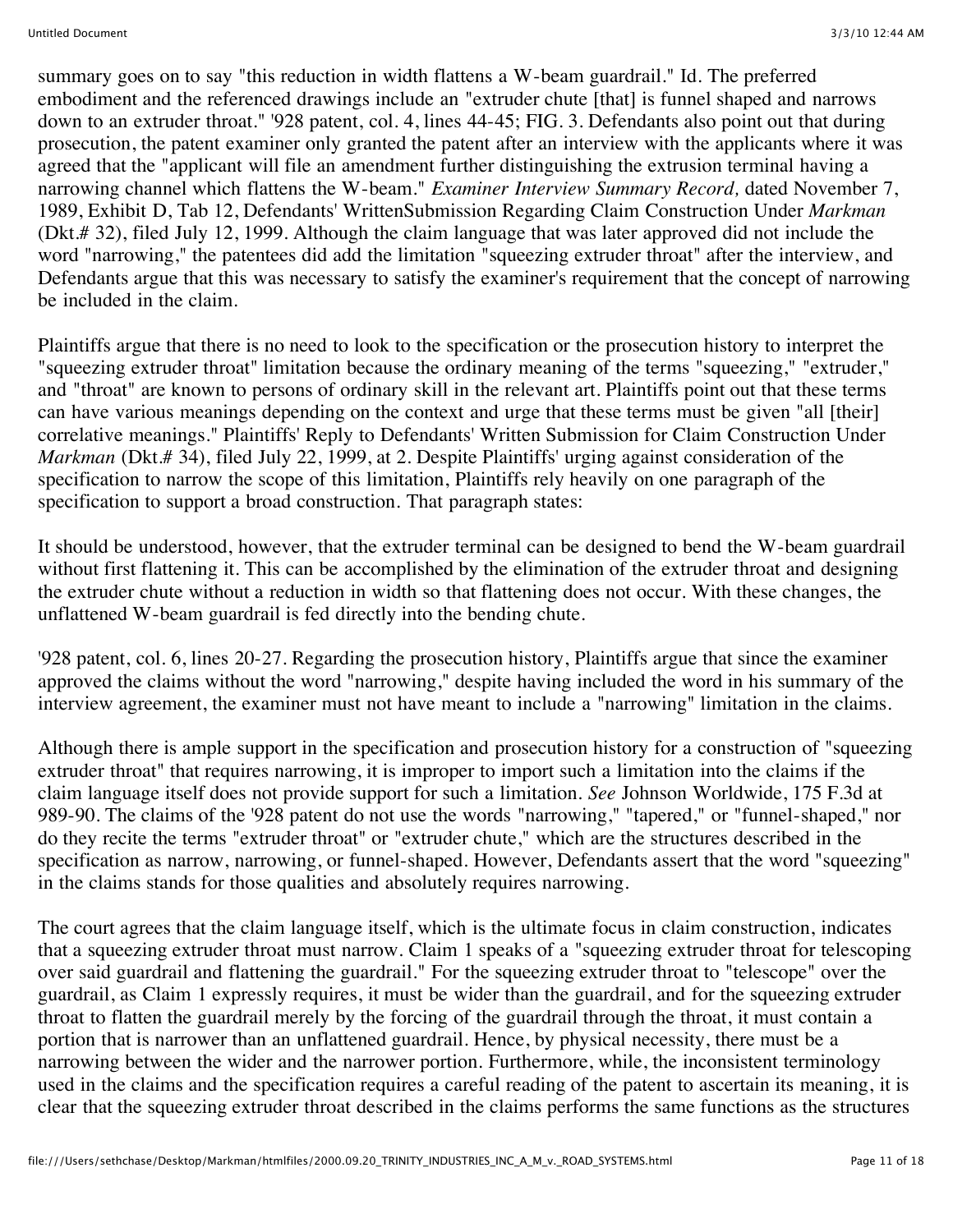in the specification that are described as narrowing or funnel-shaped, and thus, incorporates the concept of narrowing.

[39] Plaintiffs contend that "squeezing" does not imply narrowing and that it is improper to limit the scope of the language "squeezing extruder throat" based on the specification or the prosecution history because the terms "squeezing," "extruder," and "throat" each have an ordinarymeaning that is known to persons skilled in the art relevant to this patent. But Plaintiffs acknowledge that these are broad terms subject to multiple meanings, depending on the context, and yet, in the same breath, urge the court to ignore their context, namely, the specification and the prosecution history. Such an approach would be at odds with the rule that "where there are several common meanings for a claim term, the patent disclosure serves to point away from the improper meanings and toward the proper meaning." Renishaw, 158 F.3d at 1250. Plaintiffs would have the court read this limitation word by word so that "squeezing extruder throat" does not claim anything less than every possible meaning of the individual words. This approach ignores the fact that the words are used together to convey the idea of a specific thing. "Extruder" modifies "throat"; "squeezing" modifies "extruder" and "throat." Thus, the limitation "squeezing extruder throat" is a combination of the individual terms that does not have a recognizable ordinary meaning, but instead, takes on a specific technical meaning that can only be properly understood in relation to the description of the operation of this device in the patent specification. Ignoring this would broaden the claims beyond what is patentable, i.e., what is described by the patent in sufficient detail to enable a person of ordinary skill to make the invention. An applicant for a patent bears the burden of particularly pointing out and distinctly claiming the invention he seeks to patent; therefore, when a "claim is susceptible to a broader and a narrower meaning, and the narrower one is clearly supported by the intrinsic evidence while the broader one raises questions of enablement," a court must adopt the narrower meaning. Digital Biometrics, 149 F.3d at 1344. That is exactly the situation presented in the instant case. A squeezing extruder throat could be given a broad meaning to include all the ordinary meanings of the individual terms in the phrase, but there is clearly support in the claims, specification, and prosecution history for limiting the meaning to require narrowing. And choosing a broader construction that does not require a narrowing throat does raise questions of enablement. It is conceded by both sides in this litigation that a squeezing extruder throat must flatten a guardrail by squeezing it. A narrowing throat is the only disclosed structure for accomplishing that squeezing and flattening. Since there is nothing in the specification that would teach a person of ordinary skill in the art to make a squeezing extruder throat that does not include narrowing, a construction that does not include narrowing would raise a serious question of enablement.

[40] Plaintiffs assert that a broader construction of "squeezing extruder throat" is consistent with the specification and does not raise questions of enablement because one paragraph of the specification states that "the extruder terminal can be designed to bend the W-beam guardrail without first flattening it ... by elimination of the extruder throat and designing the extruder chute without a reduction in width." '928 patent, col. 6, lines 21-25. But this paragraph does not enable one to make a squeezing extruder throat without narrowing; rather, it eliminates the squeezing extruder throat entirely. The specification cannot be used in this way to broaden the claims by eliminating one of the express claim limitations. A patentee may not state throughout the specification and claims that an invention includes a particular limitation and then be allowed to avoid that limitation in a later infringement suit by reference to one paragraph in the specification that describes an alternative lacking that limitation. *See* Unique Concepts, Inc. v. Brown, 939 F.2d 1558, 1562 (Fed.Cir.1991).

Plaintiffs further assert that, since Claim 1 requires "flattening and bending," the claim should be construed broadly enough to read on a device that "flattens in the bending process." Transcript of *Markman* Hearing,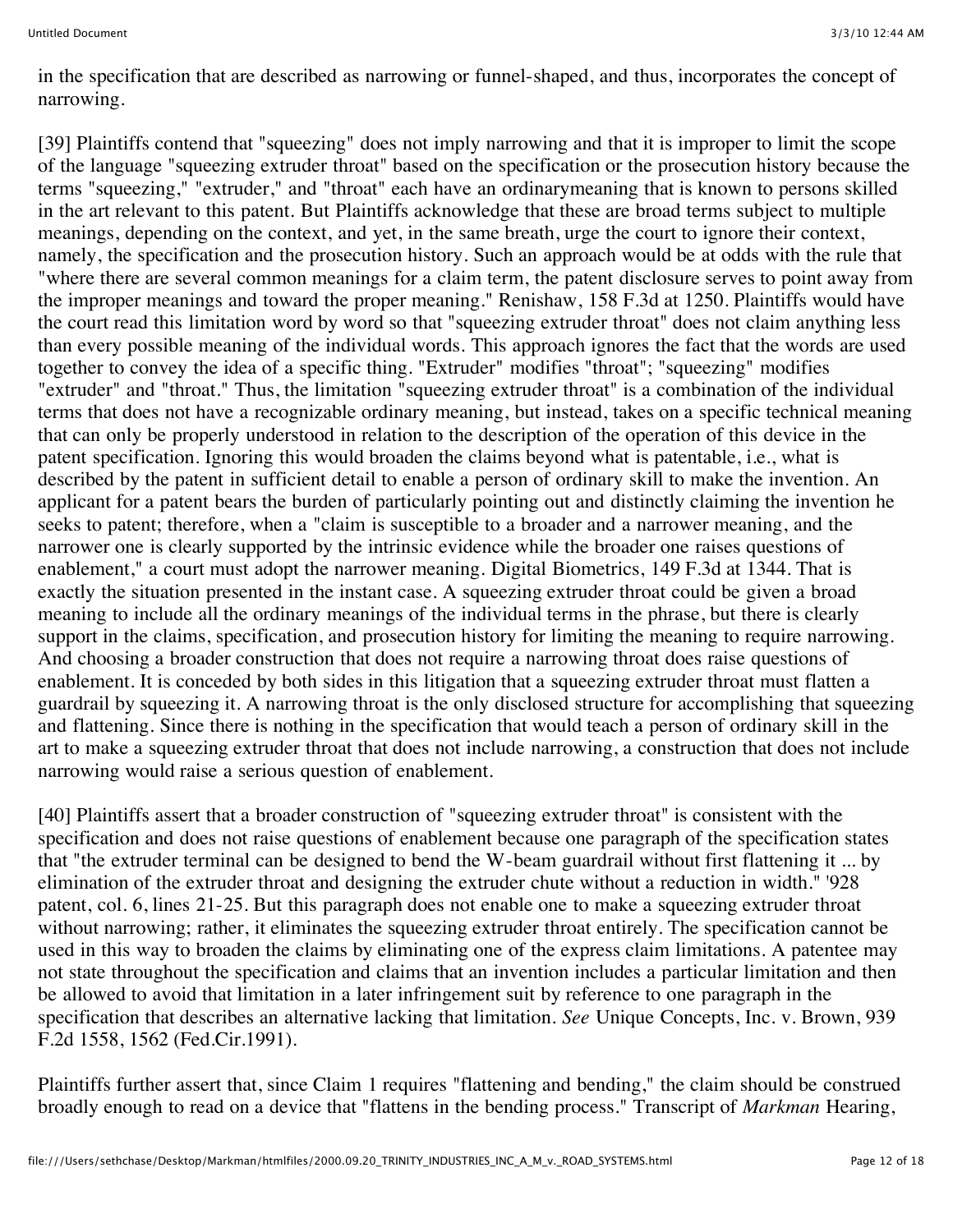July 22, 1999, at 35, lines 4-6. In other words, Plaintiffs assert that the patent would read on a device that achieves some incidental flattening when it bends the guardrail by forcing it through an arc-shaped structure that does not narrow. Following this logic would effectively delete the "squeezing extruder throat" limitation from the claim. Such reasoning ignores the fact that Claim 1 describes one limitation for bending-a "bending means"-and another limitation for flattening-a "squeezing extruder throat." Flattening caused by bending does not satisfy the claim language, which clearly requires the flattening to be accomplished by squeezing.

The prosecution history is also consistent with requiring a squeezing extruder throat to narrow. It is proper to consider the interview summary in claim construction as it is part of the prosecution history. *See* Athletic Alternatives, Inc. v. Prince Mfg., Inc., 73 F.3d 1573, 1576 (Fed.Cir.1996). At the conclusion of his November 7, 1989 interview with the '928 patent applicants, the examiner intended for the applicants to amend their claims to include the concept of "narrowing," as evinced by his statement to that effect in the interview summary. Although the applicants did not add the word "narrowing" to the claims, they did insert the limitation "squeezing extruder throat" after the interview. *See Amendment,* filed December 5, 1989, at 2, Exhibit D, Tab 13, Defendants' Written Submission Regarding Claim Construction Under *Markman* (Dkt.# 32), filed July 12, 1999. The exclusion of the words "narrow" or "narrowing" from the approved claim appears likely to indicate that the examiner was satisfied that the insertion of the words "squeezing" and "extruder" incorporated the narrowing concept, not that he had relaxed or eliminated the requirement.

That conclusion is further supported by the ordinary meaning of the individual terms "squeezing" and "extruder," without reference to the specification or prosecution history. The most common dictionary meaning of "extruder" is a device that "shape[s] by forcing through a die." *Merriam Webster's Collegiate Dictionary* (10th ed.1997); *see also McGraw Hill Dictionary of Scientific and Technical Terms* (5th ed.1994) ("a device that forces ductile or semisoft solids through die openings of appropriate shape to produce a continuous film, strip, or tubing"); *Academic Press Dictionary of Science and Technology* (1992) ("a device used to push a semisoft or ductile solid material through a die so that it is molded into a continuous form such as a strip or tubing"). A "die," in this context, is "a perforated block through which metal or plastic is drawn or extruded for shaping." *Merriam Webster's Collegiate Dictionary* (10th ed.1997). The "die" is a necessary component of an extruder, and to impart shape to ductile or semisoft solids the die must be narrower, at least in one dimension, than the width of the mass of solids being forced through it. If the die were wider in all dimensions than the mass of solids being forced through it, the extruded material would not be shaped by the die because the mass would not come into contact with any opposed shaping edges of the die. "Extruder" thus implies the inclusion of a downstream width that is narrower than the upstream width. To accomplish the extrusion, an extruder must have an outlet (equivalent to a die) that contains a width that is narrower than its inlet. Therefore, the ordinary meaning of "extruder" in "squeezing extruder throat" implies forcing the guardrail through a structure that is narrower than the portion that telescopes over the guardrail. The most common meaning of "squeeze" is "to exert pressure, esp. on opposite sides of." *Merriam Webster's Collegiate Dictionary* (10th ed.1997). Thus, the ordinary meaning of "squeezing" is consistent with requiring a structure that uses narrowing walls to exert pressure on opposite sides of a guardrail, particularly in the context of this patent where "squeezing" is used in conjunction with the word "extruder."

[41] Although a squeezing extruder throat must narrow, it is improper to read the limitations "funnelshaped" or "tapered" into this limitation. It is proper to construe words in the claim using the specification, but not to add limitations to the claims when no words in the claim require such a limitation. *See* Johnson Worldwide, 175 F.3d at 989-90. Neither of these limitations is expressly included or implied by the ordinary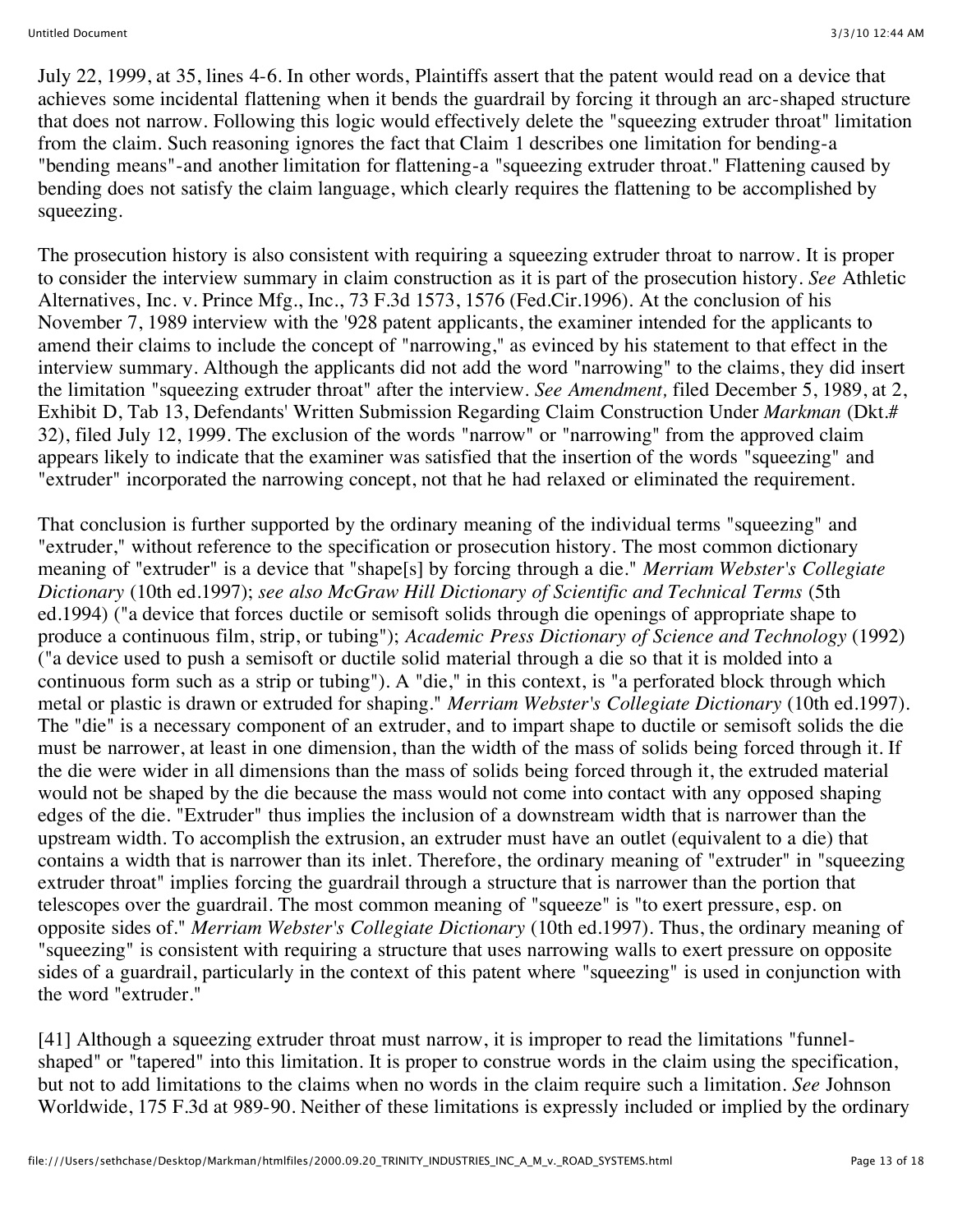language of the claims. The term "funnel-shaped" connotes a conical shape, *see Merriam Webster's Collegiate Dictionary* (10th Ed.1997) ("usu. a hollow cone"), and while a conical shape may be the best mode to accomplish the narrowing from the inlet to the flattening width of the throat, other shapes that would be apparent to a person of ordinary skill in the art could be employed to accomplish the reduction in width. There is no word in the claims that can reasonably be interpreted as requiring a conical shape, in contrast to, for example, the presence of the words "squeezing" and "extruder," which provide a basis in the claims for a narrowing requirement. The word "tapered" is not even used in the specification and connotes a gradual decrease in size that is not claimed as a limitation. *See Merriam Webster's Collegiate Dictionary* (10th ed.1997) ("to diminish gradually"). While a gradual decrease in size may be in the structure of the preferred embodiment, it is not an inherent limitation of a "squeezing extruder throat," which could just as easily narrow abruptly so long as the guardrail can be forced through it and squeezed in the process.

## **2. Must a squeezing extruder throat flatten the guardrail into a relatively flat plate?**

Defendants contend that a squeezing extruder throat must flatten the guardrail into a "relatively flat plate," relying on that language in the "summary of the invention" portion of the specification. '928 patent, col. 2, lines 22-23. That construction improperly imports a limitation from the specification that does not exist in the claims. Claim 1 says that the squeezing extruder throat is for "flattening the guardrail," '928 patent, col. 6, lines 48-49, with no mention of the degree to which it must flatten. This is analogous to the situation that was presented in *Ekchian v. Home Depot* where the accused infringer sought to limit the construction of "conductive" liquids to a specific range of conductivity disclosed in the specification. 104 F.3d 1299 (Fed.Cir.1997). The *Ekchian* court held that the liquid must merely be sufficiently conductive to perform its function, i.e., to act as a capacitor. *See* id. at 1303. In the instant case, the *function* of the squeezing extruder throat is to employ flattening to dissipate *some* of the energy of an impacting vehicle. As will be discussed in greater detail later, the patent language acknowledges that some energy will necessarily be dissipated by bending as well as flattening. Therefore, in this context, "flattening" means a degree of flattening sufficient to dissipate some of the energy of an impacting vehicle.

Additionally, Defendants' proposed construction would mean that there would be no literal infringement of the '928 patent by a device that exactly copies the '928 patent but merely changes the width of the squeezing extruder throat to flatten the guardrail less than "relatively flat." A patentee should not have to resort to the doctrine of equivalents, under which the patentee would surely succeed, to show that a mere change in the dimensions of a device, without *any* change in the function, way, or result, infringes the patent.

# **3. Must the flattening of the guardrail occur prior to any bending?**

[42] Defendants assert that flattening must occur before bending so that the squeezing extruder throat must be located upstream of the bending means in any device that infringes the '928 patent. Defendants point to the syntax of the specification language, which speaks of "flattening and bending, " '928 patent, col. 2, line 35, and the claim language, which describes a bending means that bends and remotes "the flattened guardrail." '928 patent, col. 6, lines 53-54. Defendants also rely on the description and drawings contained in the preferred embodiment that depict a flattening-before-bending structure. Plaintiffs counter that it is merely in the preferred embodiment that flattening occurs before bending, and that such a requirement is expressly disclaimed by the following language in the specification: "It should be understood, however, that the extruder terminal can be designed to bend the W-beam guardrail without first flattening it. " '928 patent, col. 6, lines 20-22.

The court agrees with Defendants that the language cited by Plaintiffs does not support Plaintiffs' position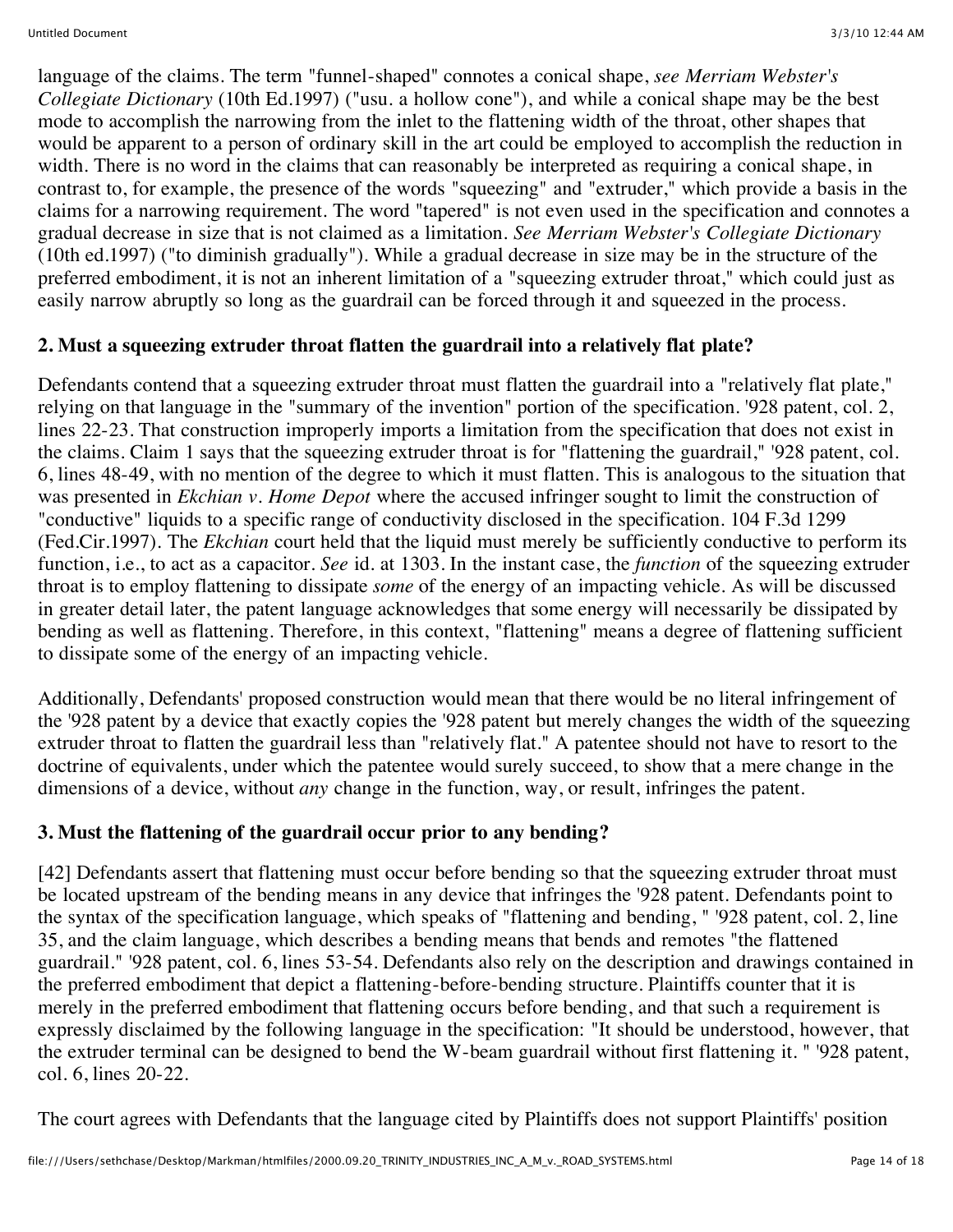because that language describes an embodiment in which a flattening device, a necessary limitation of Claim 1, is eliminated altogether. Nonetheless, the court concludes that flattening before bending is not a limitation of the claims. As discussed earlier, the squeezing extruder throat and bending means are separate limitations. If these and all other claim limitations are found in an accused device, infringement will not be precluded merely because they are found in different locations. *See* Corning Glass Works, 868 F.2d at 1259- 60.

### **4. Must flattening be the primary or exclusive means of dissipating the energy of an impacting vehicle?**

[43] Defendants urge the court to adopt a construction of "squeezing extruder throat" that dissipates the energy of an impacting vehicle "by flattening, ... not by shredding or kinking." Defendants' Submission of Joint Proposed Order Regarding Claim Construction Under *Markman* (Dkt.# 45), Exhibit A, at 2. This narrow construction implies that flattening must be the exclusive means of energy dissipation and is not supported by the claims, the specification or the prosecution history. To begin with, a construction that precludes the patent from encompassing devices that shred or kink is inconsistent with the law of infringement. Infringement occurs if all the elements of the claimed device are present in the accused device, regardless of whether additional features are incorporated in the accused device. *See* Amstar Corp. v. Envirotech Corp., 730 F.2d 1476, 1483-84 (Fed.Cir.1984).

[44] [45] [46] It is true that the patent examiner only approved the patent after the patentee distinguished the extrusion terminal as having a narrowing channel that flattens the W-beam. But nothing in the prosecution history indicates that such a device could not also shred or kink the guardrail. Certainly, the terminal in the '928 patent would not be anticipated by, or obvious in view of, devices that dissipated energy by shredding or kinking. The addition of a narrowing channel sufficiently demonstrated the novelty of the invention and distinguished the invention from prior art to overcome the "anticipation" and "obviousness" objections of the examiner, FN3 regardless of other similarities to prior art retained by the invention. This is evidenced by the repeated references to dissipating energy by "flattening *and* bending" in the applicants' arguments that were eventually accepted by the examiner. *See Patentee's Request for Reconsideration,* filed February 16, 1989, at 2-3, Exhibit D, Tab 7, Defendants' Written Submission Regarding Claim Construction Under *Markman* (Dkt.# 32), filed July 12, 1999. The squeezing extruder throat must flatten by squeezing, i.e., by forcing the guardrail through a structure that is narrower than the width of the guardrail, but nothing precludes a squeezing extruder throat from incorporating a design that also shreds, bends or kinks the guardrail.

FN3. One patent anticipates another if each and every element of the claimed invention is disclosed in a single prior art reference or is embodied in a single prior art device or practice. Minnesota Mining and Mfg. v. Johnson & Johnson Orthopaedics, Inc., 976 F.2d 1559, 1565 (Fed.Cir.1992). Anticipation requires identity. *See id.* An invention is obvious in view of prior art when the invention combines known components to achieve a new system and the prior art contains some suggestion, motivation, or teaching whereby a person of ordinary skill would have selected the components that the inventor selected and used them to make the new device. *See* C.R. Bard, Inc. v. M3 Systems, Inc., 157 F.3d 1340, 1351 (Fed.Cir.1998). Thus, to overcome the examiner's anticipation and obviousness objections, the applicants for the '928 patent did not need to expunge all similarities to prior art. They merely needed to either introduce a single element that was not included in the prior art, and/or combine known elements in a way that was not suggested or taught by the prior art.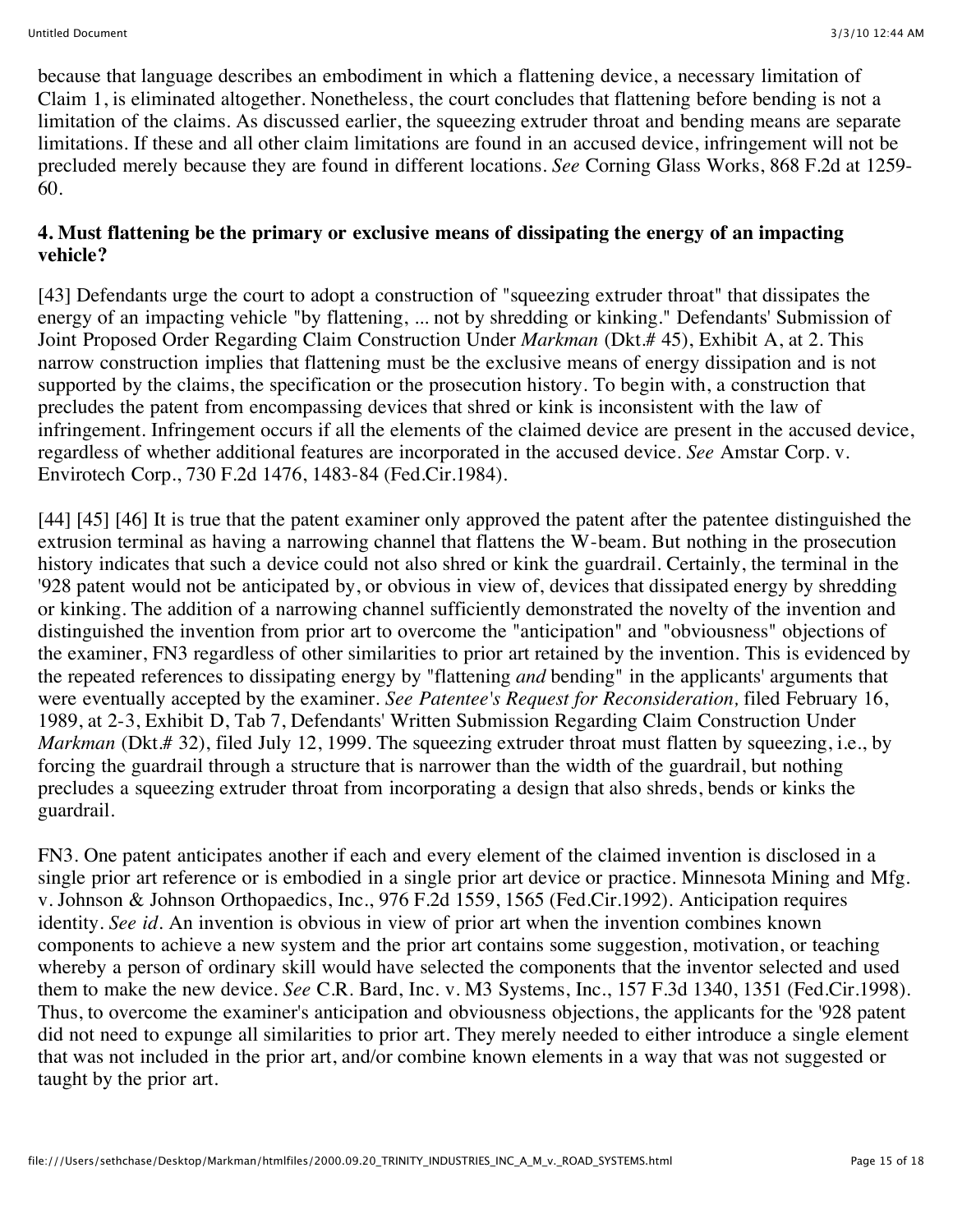Utilization of other methods for dissipating energy in addition to flattening is also consistent with the patent specification which includes numerous references to "flattening and bending," for example: "A still further object of the present invention is to provide a new and improved method for dissipating the impact energy of a vehicle colliding with an end of a guardrail by flattening and bending the guardrail." '928 patent, col. 4, lines 31-34. An even more explicit reference to dissipation of energy by a means in addition to flattening is: "The radius of the bending chute can be selected to bend the W-beam guardrail, in a circular path, an elliptical path, a spiral or any other configuration desired. It has been determined that different path result [sic] in different rates of dissipation of energy." '928 patent, col. 4, line 65-col. 5, line 1.

## **C. Construction of the Means Plus Function Claims**

The limitations "bending means," "releasing means," and "means for releasing" are stated in means plus function form. The use of the word "means" in these limitations creates a rebuttable presumption that they are means plus function limitations. *See* Seagate Tech., 174 F.3d at 1302. There are no factors in the instant case that are sufficient to rebut this presumption, and the parties agree that the claims are stated in means plus function form. When a claim limitation is stated in means plus function language, the scope of that limitation is narrowed to include only the corresponding structure, material, or acts described in the specification and equivalents thereof. *See* Odetics, 185 F.3d at 1266-67. The appropriate steps in construction of means plus function limitations are 1) a determination of the claimed function; and 2) identification of the structure, material, or acts in the specification that correspond to the means clause. *See* Chiuminatta, 145 F.3d at 1308. Evaluation of the equivalency of the accused limitations is outside the scope of claim construction because it determines infringement and is therefore a question of fact. *See* Odetics, 185 F.3d at 1268-69. Therefore, the court will not determine what accused structures may be equivalent to the corresponding structures set forth below. That is a question of fact and is not a proper subject of claim construction.

## **1) Construction of "bending means"**

### **a) Determination of the Function**

[47] The "bending means" functions to bend the guardrail laterally away from the longitudinal axis of the guardrail, remoting the guardrail from the path of an impacting vehicle.

Defendants argue that bending is fundamentally different from and does not subsume "kinking," and that the bending covered by the '928 patent must bend the guardrail into a smooth curve without sharp breaks or angularity. The court notes that the only corresponding structure disclosed in the specification accomplishes the bending without sharp breaks or angularity. However, this does not amount to a finding by the court that equivalents of the disclosed structure could not contain sharp breaks or angularity.

## **b) Identification of the Corresponding Structure**

The corresponding structure is "a curvilinear bending chute or member" that is "relatively rigid," and that extends "in a curvilinear arc in a direction away from the impacting vehicle," and the "support" that accomplishes the desired rigidity by securing the bending chute to the housing of the extruder terminal. '928 patent, col. 4, lines 55-63; FIG. 3.

Defendants assert that there are three separate structures that correspond to bending means: 1) a forward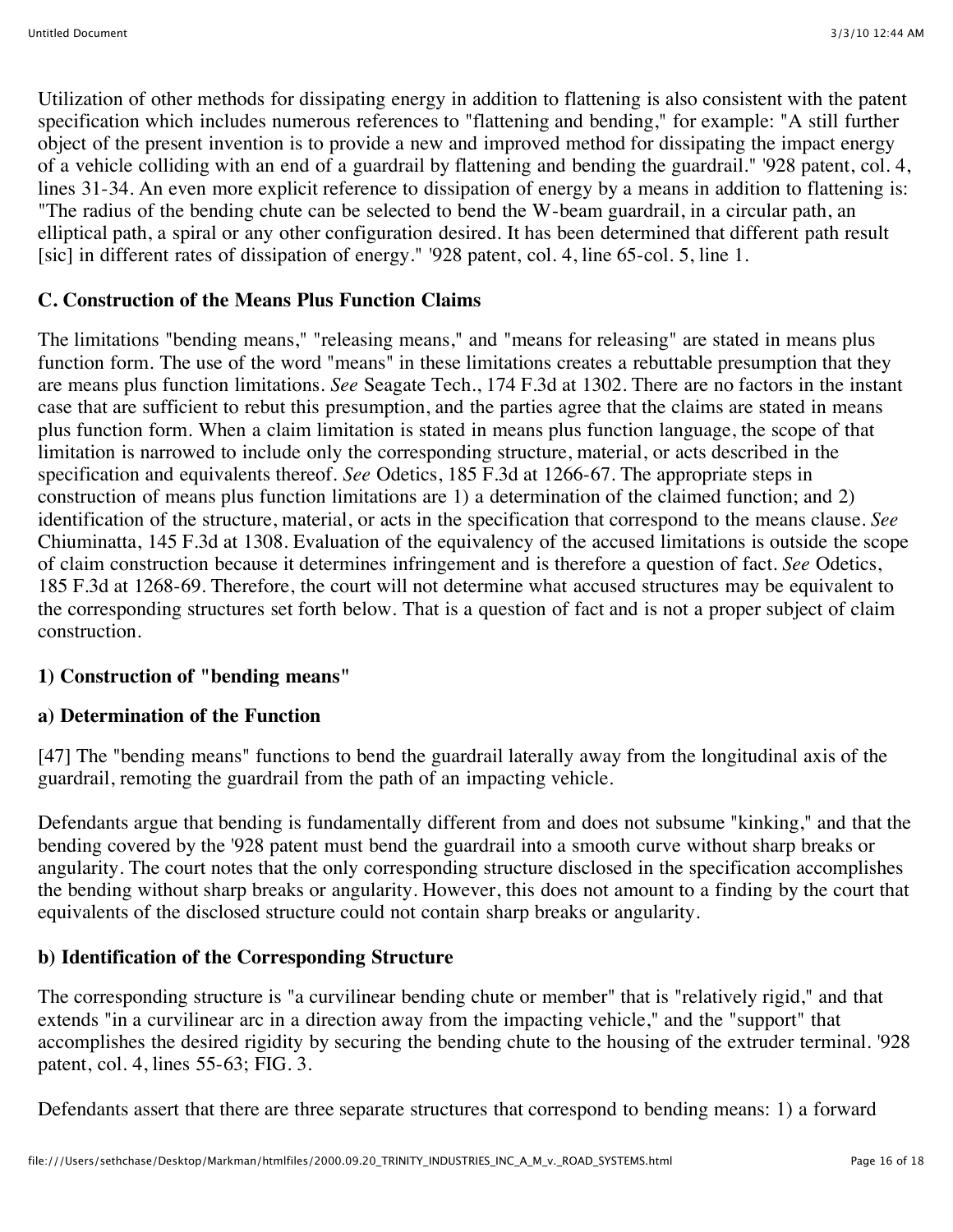curved wall; 2) a rearward similar curved wall; and 3) a support member connected to the rearward wall. This construction is improper to the extent it implies that the court should construe these three components to require three separate equivalents in any infringing device. The claim limitation in a means plus function claim is the overall structure that performs the claimed function, not the individual components of that structure. *See* Odetics, 185 F.3d at 1268. Furthermore, it is improper to analyze a means plus function claim on a component by component basis. *See* Odetics, 185 F.3d at 1267-68. Therefore, a proper claim construction cannot rule out equivalents of the overall structure merely because the components of potentially equivalent structures are combined or arranged in a different way or replaced with substitute components. When a fact finder undertakes the task of determining equivalents in the present case, the walls and the support member are to be considered merely as the necessary components of the overall structure, which consists of a rigid curvilinear bending chute or member and a support.

Defendants also argue that the term "curvilinear" merely means "curved," which requires that the bending chute not contain sharp breaks or angularity as it turns. As noted above in the discussion of the meaning of "bending," the corresponding structure disclosed in the specification does not contain sharp breaks or angularity. However, this does not amount to a finding by the court that equivalents of the disclosed structure could not contain sharp breaks or angularity.

## **2) Construction of "means for releasing" and "releasing means"**

[48] The means clauses "means for releasing" in Claim 4 and "releasing means" in Claim 5 describe an identical limitation notwithstanding that these limitations are included in separate claims. This is true despite the doctrine of claim differentiation, which presumes different scope for different claims. That doctrine cannot be applied to broaden the scope of a means plus function claim beyond the structure disclosed in the specification and equivalents thereof. *See* C.R. Bard, Inc., 157 F.3d at 1364. The language of Claim 5 states some, but not all, of the limitations that are disclosed as corresponding structure in the specification, and thus may have been intended to claim more broadly than the language in the specification. FN4 But regardless of the patentees' intent, both Claim 5 and Claim 4 are limited to the structure disclosed in the specification and its equivalents because they are stated in means plus function language. Furthermore, Claim 5 cannot be broader than Claim 4, because Claim 5 is dependent upon Claim 4. A dependent claim includes all the limitations of the claim on which it depends, and thus, cannot be broader than the claim on which it depends. *See* Wahpeton Canvas Co., 870 F.2d at 1552 n. 9.

FN4. Claim 5 does not specify, as the specification does, that the cable anchor includes "a steel tube," that the lugs are "wedge shaped" or have "lips [that] hook onto the sides of the apertures securely holding the anchor onto the W-beam guardrail," or that the apertures into which the lugs protrude are between "the first post and the second post." '928 patent, col. 5, lines 22-44.

### **a) Determination of the Function**

[49] The function of the "means for releasing" or "releasing means" is to release a cable anchor from the guardrail upon advancement of the extruder terminal toward the guardrail.

### **b) Identification of the Corresponding Structure**

The corresponding structure is: 1) a cable anchor consisting of a steel tube and a plurality of wedge shaped lugs; and 2) apertures in the guardrail between the first and second posts. The components of the lugs are: a)